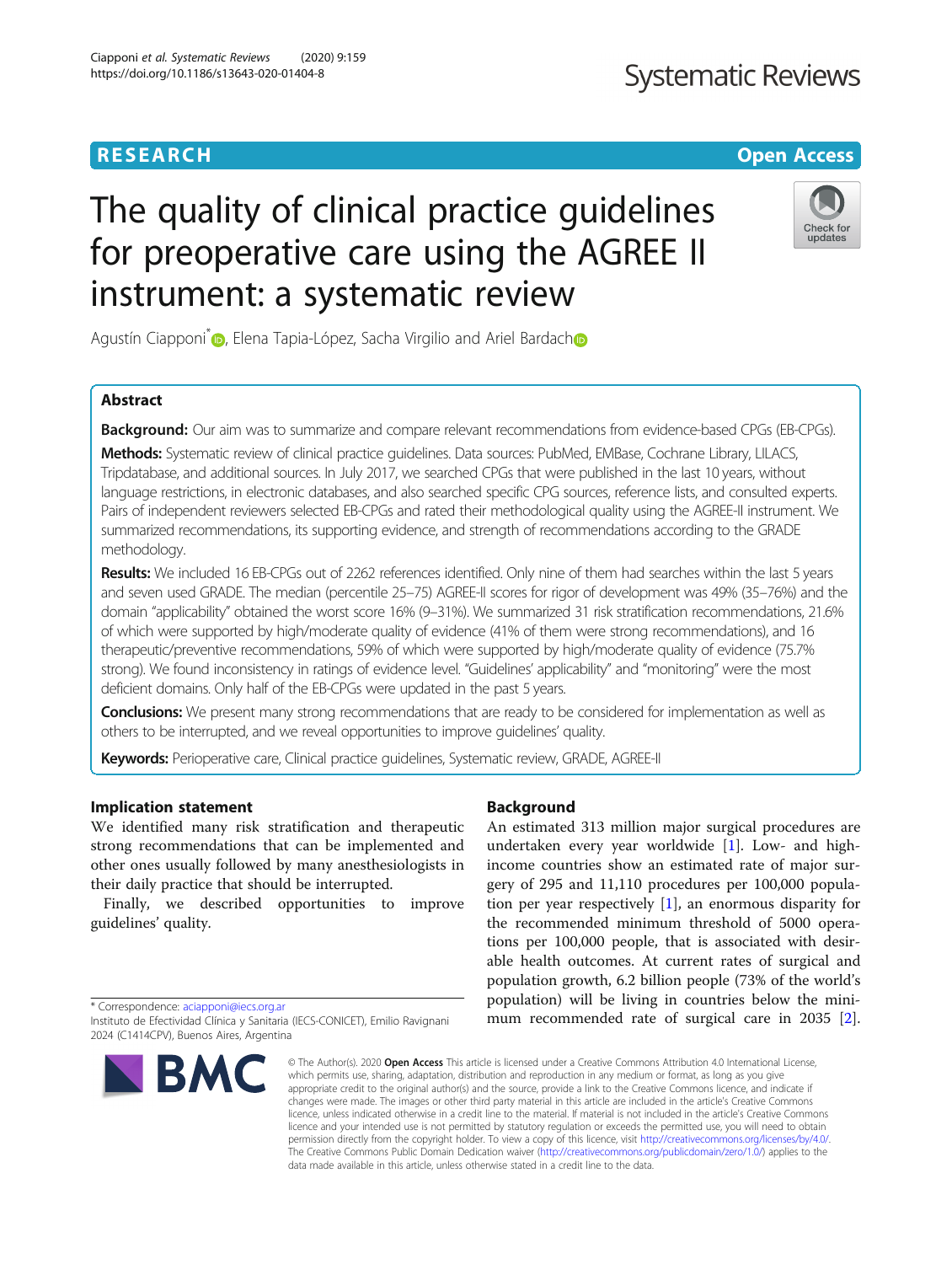However, the crude number of patients who receive surgery is increasing, as well as their mean age and the occurrence of comorbidities [[3\]](#page-14-0). Because of the inherent risks of death and complications, surgical safety is a significant public-health concern. As examples, 2.4% (95% CI 2.1 to 2.6%) of patients undergoing surgery will suffer major cardiac complications [[4\]](#page-14-0), and 5% (95% CI 4.5 to 5.5%) will have a perioperative myocardial infarction [\[5](#page-14-0)]. In this context, to provide adequate preoperative care is truly mandatory. The first routine preoperative tests started 50 years ago with only a handful of actions and have nowadays expanded to a large set of risk stratification or diagnostic tests to define the preoperative clinical risk categories and also many preventive interventions. Lately, efforts to standardize care have been made, specially through the implementation of clinical practice guidelines (CPGs) with recommendations useful both for health providers and patients [\[6](#page-14-0)]. These recommendations usually consider all risks and benefits for a risk stratification or therapeutic procedure to be undertaken, sometimes even including algorithm pathways. The potential benefits, like the safety of care and standardization of procedures, are only as good as the quality of the practice guidelines implemented. Unfortunately, those CPGs not supported by the best evidence might promote inappropriate preoperative testing behaviors, negative both for patients and health systems. For example, false positive results, coming from inappropriate testing, may delay or prevent surgery, thus creating unnecessary stress or harm to patients.

Multiple medical societies and organizations around the world have published preoperative evaluation CPGs; however, many of them are not even based on solid scientific evidence. Additionally, not all of them harness methods like the Grading of Recommendations Assessment, Development, and Evaluation (GRADE) approach, which is one of the soundest system for rating the quality of a body of evidence in systematic reviews and CPGs [\[7\]](#page-14-0). GRADE offers a transparent and structured process for developing and presenting evidence summaries and making recommendations [\[7](#page-14-0)].

A systematic review found no evidence from high quality studies to support routine preoperative tests in healthy adults undergoing non-cardiac surgery [\[8\]](#page-14-0). Risk stratification testing based on the problems identified during the preoperative assessment seems justified, but there is still little evidence supporting it [[8\]](#page-14-0). In this way, the implementation of EB-CPGs may lead to a reduction in the number of unnecessary preoperative tests, without affecting patient safety [[9](#page-14-0)–[13](#page-14-0)]. The first health technology assessment (HTA) on the topic published in 1989 by the Swedish Council on Technology Assessment in Health Care (SBU) [[14](#page-14-0)], showed healthcare quality improvements and cost savings using an evidence-based approach. The findings of this report have been confirmed by nine other subsequent studies from five countries, collected in another HTA document [\[15](#page-14-0)].

For this reason, through an overview of clinical practice guidelines, we aimed to identify and synthetize EB-CPGs on preoperative care that were published worldwide in the last 10 years, in order to help prioritization processes. We also rated CPGs' quality and summarized recommendations describing their level of evidence and the strength of recommendations according to the GRADE approach [\[7\]](#page-14-0).

# **Methods**

Study design We performed a systematic review (overview) of EB-CPGs following Cochrane methods [\[16](#page-14-0)] and the Argentinean Academy of Medicine's Guide for the adaptation of CPGs for searching and selecting CPGs [[17\]](#page-14-0). For reporting, we followed the PRISMA statement [[18\]](#page-14-0) and a specific guideline for overviews of systematic reviews [\(Online supplemental material](#page-13-0). Appendix 1. PRISMA checklist) [\[19](#page-14-0)]. The protocol is available in Spanish including a summary in English.<sup>1</sup>

We aimed to identify the most reliable CPGs; therefore, we used a definition for EB-CPGs previously reported [[20](#page-14-0)]. The inclusion eligibility criteria (all criteria required) were as follows:

- a) CPGs of perioperative care published in the last 10 years including those recommendations potentially applicable to any kind of surgery, not site or condition-specific
- b) b) Provides a list of the CPG development panel members including their expertise or qualifications.
- c) Use standard methods such as Cochrane methods, Equator Network-proposed checklists, or any sufficiently detailed method allowing reproducibility of the identification, data collection, and study risk of bias assessment.
- d) Report of the level of evidence that supports each recommendation

Exclusion criteria (any criterion required) were as follows:

- a) Guidelines limited to single specific conditions such as obesity, renal disorders, or pheochromocytoma
- b) Guidelines limited to single specific body part surgeries such as neurosurgery or colorectal surgery.

<sup>1</sup> [https://www.iecs.org.ar/wp-content/uploads/Protocolo-de-Overview](https://www.iecs.org.ar/wp-content/uploads/Protocolo-de-Overview-y-adaptaci%C3%B3n-de-GPC-prequir%C3%BArgicas-1.pdf)[y-adaptaci%C3%B3n-de-GPC-prequir%C3%BArgicas-1.pdf](https://www.iecs.org.ar/wp-content/uploads/Protocolo-de-Overview-y-adaptaci%C3%B3n-de-GPC-prequir%C3%BArgicas-1.pdf)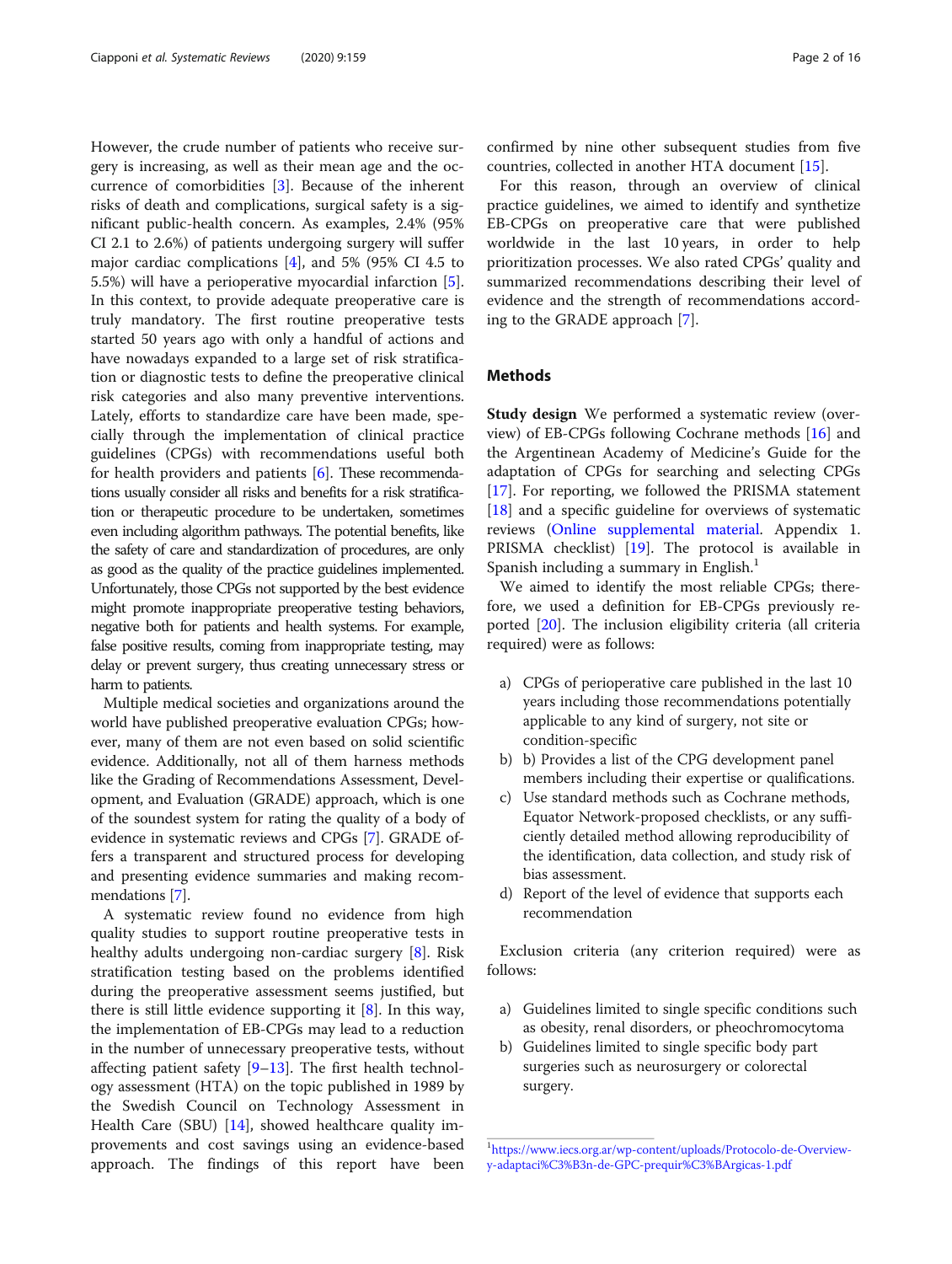c) Guidelines including some recommendations but whose entire focus was clearly not the preoperative care

Search strategy In July 2017, we searched CPGs published in the last 10 years without language limitations in main electronic databases, metasearch engines, specific CPG sources, reference lists and consultation of experts, and the main scientific societies related to preoperative evaluation. The sources included PubMed, EMBase, Cochrane Library, LILACS, Tripdatabase, and additional sources: National Guideline Clearinghouse, NeLH Guidelines Finder, Guía Salud GPCs en España, GAC guidelines, CMA Infobase: Clinical Practice Guidelines Database (CPGs), New Zealand Guidelines, Scottish Clinical Guidelines, EBM Guidelines, Health Services/Technology Assessment Text (HSTAT), National Institute for Health and Clinical Excellence (NICE), and Institute for Clinical Systems Improvement (ICSI). See [Online supplemental](#page-13-0) [material](#page-13-0). Appendix 2. Search strategy for details of these sources and our search strategy for preoperative care. The search strategy was developed by a trained librarian, and the citations were initially managed for deduplication trough EndNote 9® reference manager.

Selection and data extraction Pair of reviewers independently selected (by title and abstract first, and full text eligible studies afterwards) the articles retrieved, with a specific software to facilitate the initial phases of systematic reviews called Early Review Organizing Software (EROS) [\[21](#page-14-0)]. One reviewer extracted them while the other verified the data in a previously piloted form (which included variables such as search date, objective, setting, target population, target professionals, recommendations, classification system of the quality of evidence and of the strength of the recommendation, quality of evidence by recommendation, and the strength of each recommendation) and preoperative clinical risk criteria and categories (see [Online supplemental material](#page-13-0) [3.](#page-13-0) Preoperative clinical risk criteria and categories). Discrepancies were resolved by a consensus of the whole team.

Guideline quality appraisal and classification Independent pairs of reviewers rated each EB-CPGs using the AGREE-II tool consisting of 23 key items organized in six domains: scope and purpose, stakeholder involvement, rigor of development, clarity of presentation, applicability, editorial independence, and two overall evaluation items [\[22\]](#page-14-0). Each item was graded using a scale of 7 points: from 1, meaning "Strongly disagree," to 7, meaning "Strongly agree." The total was presented as a percentage of the maximum possible score for that domain (from 0 to 100%). We present the AGREE-II domain scores expressed as a percentage across CPGs [\(Online Supplemental material.](#page-13-0) Appendix 5 with the explanation of each items of the AGREE-II domains). Discrepancies were resolved by a consensus of the whole team.

We also categorized each EB-CPGs according to the extent to which they successfully addressed AGREE-II criteria as follows [[17](#page-14-0)]:

Strongly recommended (++), CPG whose standardized score exceeds 60% in  $\geq$  4 AGREE-II domains. The scores of the remaining domains must be  $\geq$  30% and  $>$ 60% for the domain rigor of development. Recommended (+), CPG whose standardized score ranges from 30 to 60% in  $\geq$  4 AGREE-II domains. The rigor of development score must be between 30 and 60%. Not recommended (–), CPG whose standardized score is < 30% in  $\geq$  4 AGREE-II domains or if rigor of development score is less than 30%.

To deal with discrepancies between the direction and strength of the CPG recommendations, we applied a rule to decide "doing or not doing the recommendation":

Yes (Y)–no (N) to doing it:  $\geq$  2/3 recommendations in the same direction (for/against) and  $\geq$  2/3 strong recommendations.

Probably yes (PY)–probably no (PN) to doing it:  $\geq 2/3$ recommendations in the same direction (for/against) and < 2/3 strong recommendations.

Uncertainty  $(?)$  to do it: < 2/3 recommendations in the same direction (for/against).

Synthesis of results We conducted a tabular synthesis of the recommendations to describe their strength and the level of evidence supporting them according to the current GRADE methodology [[7\]](#page-14-0), and transforming the original grading system when necessary, to compare and integrate the results for each recommendation in a unified manner. Simply put, the GRADE quality of evidence can be HIGH, MODERATE, LOW and VERY LOW. The Randomized Clinical Trials (RCTs) start from HIGH quality of evidence, and the non-randomized studies start from a LOW quality of evidence. Five criteria can downgrade one or two levels: methodological quality (study limitations), inconsistency of results, indirectness, imprecision, and publication bias. In cases where there are no methodological limitations, there are three criteria that can upgrade one or two levels: magnitude of effect, dose-response effect, and confounders underestimating the effect. For mapping the level of evidence to a common grading system (GRADE), we reassessed all evidence when the translation was not obvious. Pair of reviewers independently extracted or reassessed the level of evidence, and discrepancies were resolved by a consensus of the whole team. Regarding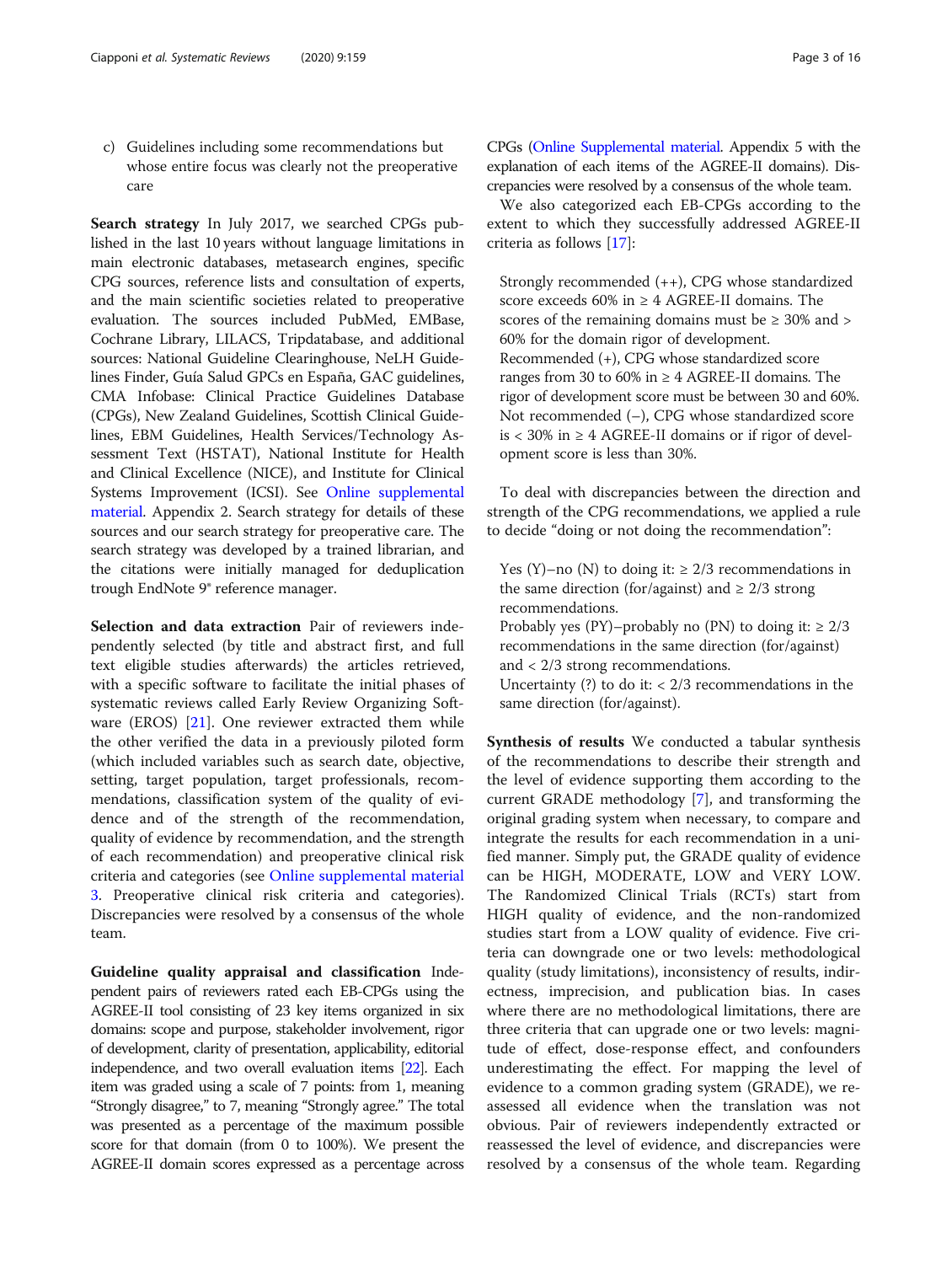the strength of a recommendation, which is defined as the extent to which one can be confident that the desirable consequences of an intervention outweigh its undesirable consequences, GRADE uses four simple categories to classify them. The categories are "strong" or "weak" and "for" or "against" a certain risk stratification or therapeutic approach. We presented descriptive statistics as percentages or means with standard deviations.

# Results

# Search results

The search strategy identified 2262 references after the elimination of duplicates. After the selection process, we identified 23 references corresponding to 16 EB-CPGs published in the last 10 years (Fig. 1 flowchart). Two references were examined in depth and eventually excluded since they only transcribed pre-existing CPGs, already included in our selection [[23](#page-14-0), [24](#page-14-0)].

# Guideline characteristics

Table [1](#page-4-0) provides a general description of the included EB-CPGs. Seven were developed in America (4 in the USA, 1 in Argentina, 1 in Brazil, and 1 in Canada), seven in Europe (2 continental, 2 from Italy, 1 in Belgium, 1 in Scotland, and 1 in UK), and two were global collaborations. Only 8/16 (50%) of the EB-CPGs that reported their search date, conducted their searches within the last 5 years. Out of the EB-CPGs, ten addressed multiple practices, five focused on unique practices, one referred to perioperative fasting, and the remaining four were about antimicrobial prophylaxis. Furthermore, four were risk stratification recommendations, five were therapeutic or preventive interventions, and six considered both aspects.

Each guideline reports the levels of evidence and the recommendation grading systems used by their authors. The grading system used were GRADE (7 EB-CPGs), SIGN [\[41](#page-15-0)] (2 EB-CPGs), and the others utilized their own or modified systems ([Online supplemental material](#page-13-0) Appendix 4).

We presented the scores as a percentage per each AGREE-II domain. The domains with the best median score (percentile 25–75) were editorial independence 91% (81–100), clarity of presentation 85% (69–97), and scope and objective 80% (65–89). Stakeholder involvement 53% (44–62) and rigor of development 49% (35– 76) had an intermediate performance while "applicability" was the most deficient 16% (9–31). Regarding the guideline recommendation category, 6/16 (37%) were classified as highly recommended and the rest as recommended ([Online supplemental material](#page-13-0) Appendix 5). An overall AGREE-II score is also presented in Table [1](#page-4-0).

#### Risk stratification recommendations (diagnostic tests)

Table [2](#page-5-0) shows the risk stratification recommendations presenting the level of evidence and recommendation strength of the EB-CPG with the highest overall and methodological rigor AGREE-II score. The 31 risk stratification recommendations included 102 specific

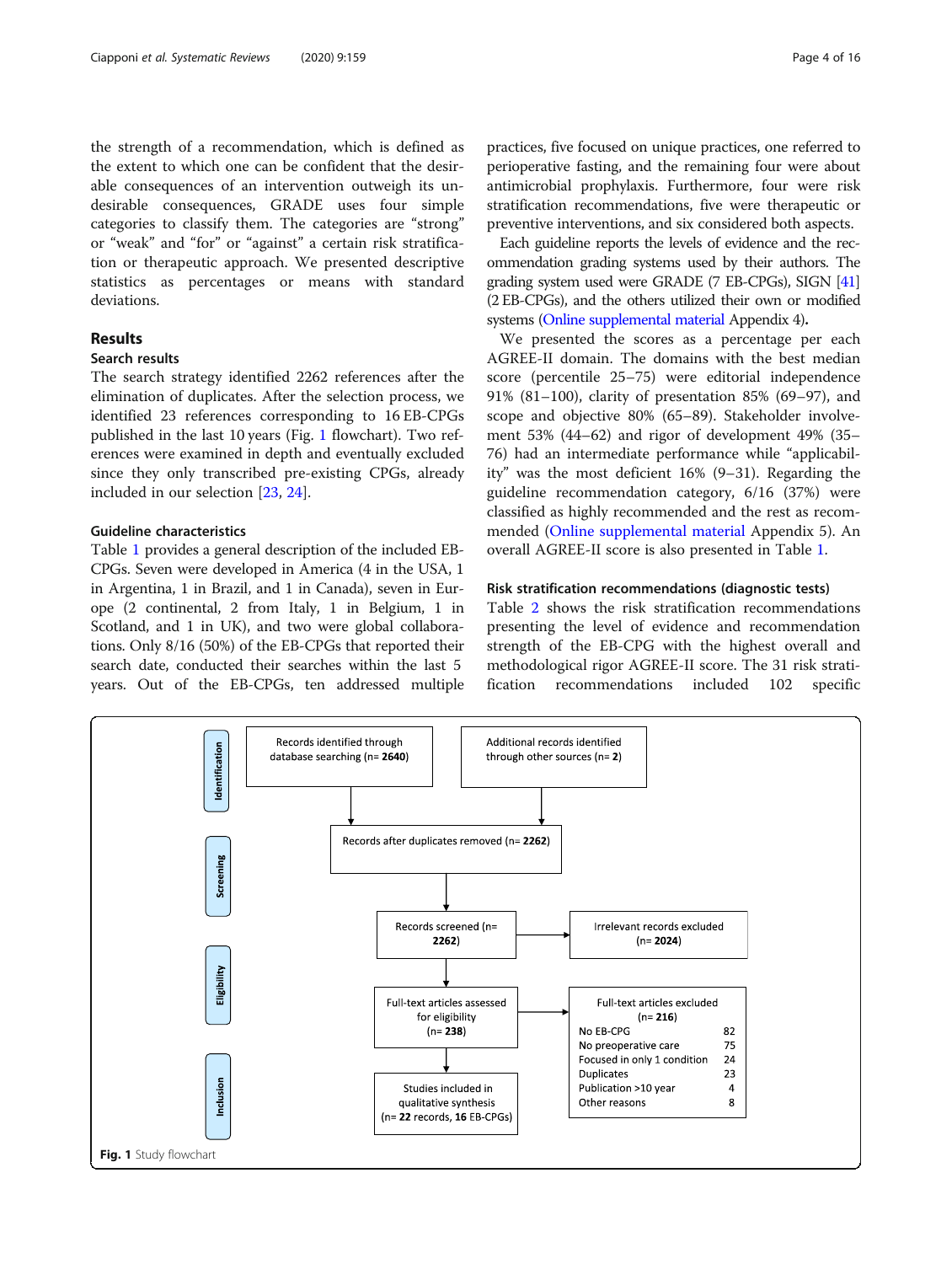# <span id="page-4-0"></span>Table 1 General description of the EB-CPGs included

| Development entity                |                                                                                     | Literature          | Title       | Single or                                                                                                                                                                    | Type of              | <sup>§</sup> Guide     |                                          |
|-----------------------------------|-------------------------------------------------------------------------------------|---------------------|-------------|------------------------------------------------------------------------------------------------------------------------------------------------------------------------------|----------------------|------------------------|------------------------------------------|
| Acronym-guide<br>publication year | Full name                                                                           | Location            | search year |                                                                                                                                                                              | multiple<br>practice | practice<br>evaluated* | Quality<br>$1 =$ lowest<br>$7 =$ highest |
| NICE 2016 [25]                    | National Institute of<br>Health and Care of<br>Excellence                           | UK                  | 2015        | Clinical Guidelines.<br>Preoperative tests<br>(update): routine<br>preoperative tests for<br>elective surgery                                                                | 6                    | Dx                     | 6                                        |
| ESC/ESA 2014 [26]                 | European Society of<br>Cardiology/European<br>Society of Anesthesia                 | Europe <sup>†</sup> | 2014        | ESC/ESA Guidelines on<br>non-cardiac surgery:<br>cardiovascular assessment<br>and management                                                                                 | 4.5                  | Dx, Tx                 | 4.5                                      |
| SBC 2017 [27]                     | Brazilian Society of<br>Cardiology                                                  | Brazil              | 2016        | 3rd guide for the perioperative<br>evaluation of the Brazilian Society<br>of Cardiology                                                                                      | 4.5                  | Dx, Tx                 | 4.5                                      |
| ACC/AHA 2014 [28]                 | American College of<br>Cardiology/American<br>Heart Association                     | <b>USA</b>          | 2013        | ACC/AHA guideline on<br>perioperative cardiovascular<br>evaluation and management<br>of patients undergoing<br>noncardiac surgery                                            | 6                    | Dx                     | 6                                        |
| CCSG 2017 [29]                    | Canadian Cardiovascular<br>Society                                                  | Canada              | 2015        | Guidelines on perioperative<br>cardiac risk assessment and<br>management for patients who<br>undergo noncardiac surgery                                                      | 3                    | Dx, Tx                 | 3                                        |
| ERAS Society 2012 [30]            | Society of post-surgical<br>recovery                                                | World               | 2012        | Guidelines for perioperative care<br>in elective rectal/pelvic surgery:<br>enhanced recovery after surgery                                                                   | 4                    | Dx, Tx                 | 4                                        |
| SARNePI 2014 [31]                 | Italian Society of Anesthesia<br>and Intensive Pediatric<br>Therapy and Neonatology | Italy               | 2012        | Preoperative evaluation in<br>infants and children:<br>recommendations<br>of the Italian Society of<br>Pediatric and Neonatal<br>Anesthesia and Intensive<br>Care (SARNePI). | 4                    | Dx                     | 4                                        |
| ICSI 2012 [32]                    | Institute for the<br>Improvement of<br>Clinical Systems                             | <b>USA</b>          | 2012        | Pre-operative evaluation                                                                                                                                                     | 4                    | Dx, Tx                 | 4                                        |
| ERAS Society 2016 [33]            | Post-Surgical<br>Recovery Society                                                   | World               | 2014        | Guidelines for pre- and intra-<br>operative care in gynecologic/<br>oncology surgery: enhanced<br>recovery after surgery                                                     | 4                    | Dx, Tx                 | 4                                        |
| ESA 2011 [34]                     | European Society<br>of Anesthesia                                                   | Europe <sup>†</sup> | 2009        | Perioperative fasting guide in<br>adults and children                                                                                                                        | 4                    | Tx                     | 4                                        |
| BARA 2013 [35]                    | Regional Anesthesia<br>Associations of Belgium                                      | Belgium             | <b>NR</b>   | Recommendations and<br>quidelines for obstetric<br>anesthesia in Belgium                                                                                                     | 3                    | Dx                     | 3                                        |
| ASHP 2013 [36]                    | American Society of<br>Health-System Pharmacists                                    | <b>USA</b>          | 2010        | Clinical practice quidelines<br>for antimicrobial prophylaxis<br>in surgery                                                                                                  | 5.5                  | Тx                     | 5.5                                      |
| SIGN 2014 [37]                    | Scottish Intercollegiate<br>Guidelines Network                                      | Scotland            | 2007        | Antimicrobial prophylaxis in<br>surgery                                                                                                                                      | 6.5                  | Tx                     | 6.5                                      |
| CDC 2017 [38]                     | Center for Disease<br>Control                                                       | <b>USA</b>          | 2014        | Guideline for the prevention<br>of surgical site infections                                                                                                                  | 6                    | Tx                     | 6                                        |
| PNLG 2009 [39]                    | National Program of<br>Italian Guides                                               | Italy               | <b>NR</b>   | Perioperative antibiotic<br>prophylaxis in adults                                                                                                                            | 3                    | Tx                     | 3                                        |
| SAC 2016 [40]                     | Argentine Society of<br>Cardiology                                                  | Argentina           | 2015        | Argentine Consensus on<br>Cardiovascular Risk Assessment<br>in Non-Cardiac Surgery                                                                                           | 6                    | Dx, Tx                 | 6                                        |

**NR** not reported

\*Diagnostic practice (Dx), therapeutic/preventive (Tx)<br><sup>§</sup>Based on AGREE-II tool. See [supplemental materials](#page-13-0) for more details<br><sup>†</sup>The whole continent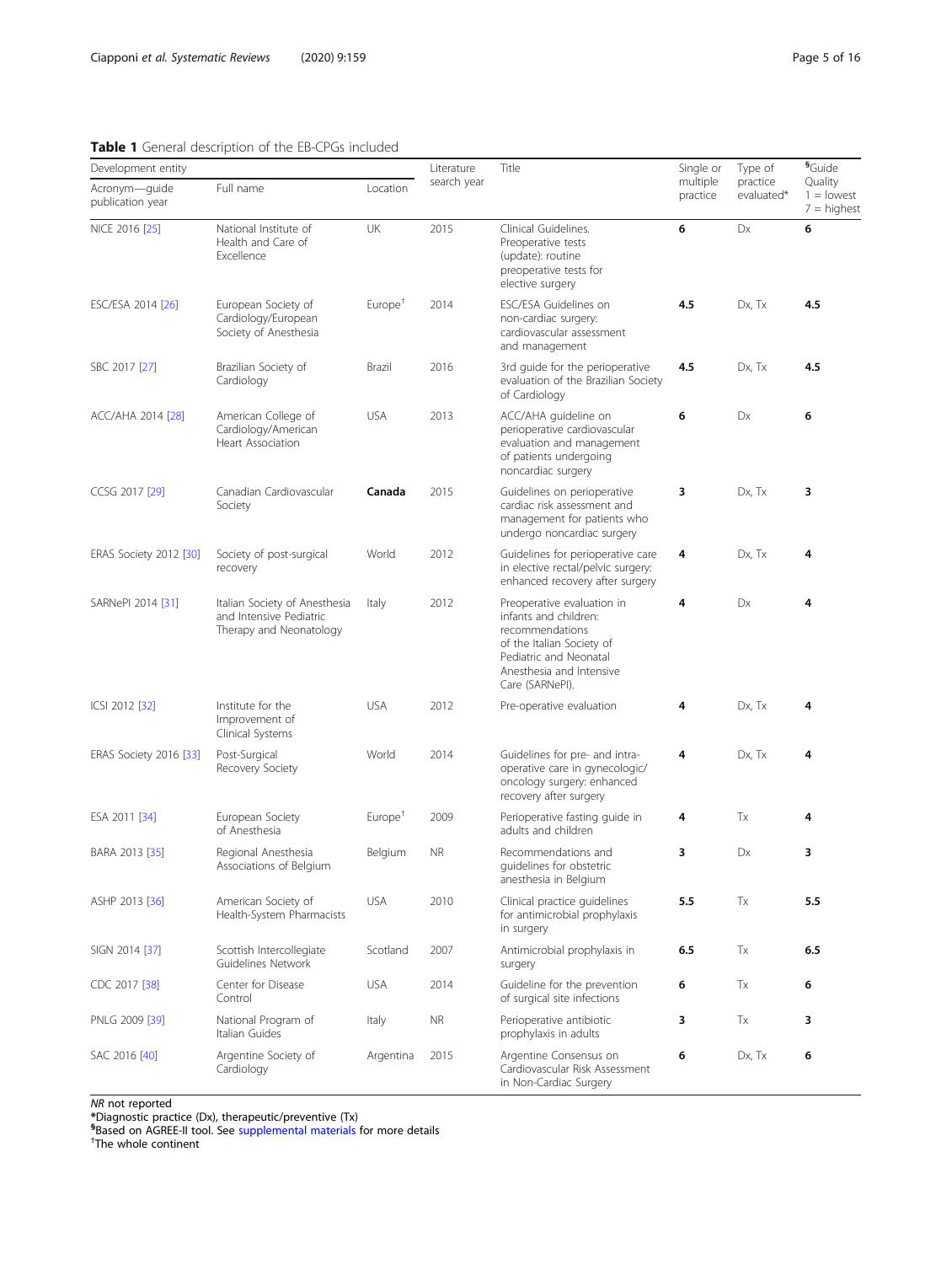#### <span id="page-5-0"></span>Table 2 Risk stratification, GRADE level of evidence and strength of recommendation by clinical specialties

| General requirements                                                                                                                                                                                                   |          |                |
|------------------------------------------------------------------------------------------------------------------------------------------------------------------------------------------------------------------------|----------|----------------|
| 1. Preoperative evaluation                                                                                                                                                                                             |          |                |
| Pediatric patients receiving anesthesia                                                                                                                                                                                | Very low | Strong for     |
| Emergency surgeries in pediatric patients                                                                                                                                                                              | Very low | Strong against |
| All patients who are undergoing diagnostic or therapeutic procedures                                                                                                                                                   | Very low | Weak for       |
| Patients with ASA 1 or 2 without surgical or obstetric history (preanesthetic evaluation, including<br>physical examination, the day of the procedure).                                                                | Very low | Weak for       |
| Patient with significant medical, surgical, or obstetrical history (anesthesiologist assessment)                                                                                                                       | Very low | Weak for       |
| In case of bleeding or complication history of previous alloimmunization, it is recommended to<br>evaluate the blood type.                                                                                             | Very low | Weak for       |
| 2. <b>Informed consent</b> (Ideally written)                                                                                                                                                                           |          |                |
| Provide information on risks and benefits related to obstetric anesthesia and analgesia.                                                                                                                               | Very low | Weak for       |
| 3. Complete laboratory                                                                                                                                                                                                 |          |                |
| Patients undergoing low-risk surgery independently of their ASA score                                                                                                                                                  | Very low | Strong against |
| Patients undergoing intermediate-risk surgery                                                                                                                                                                          | Very low | Strong against |
| Patients with renal or cardiovascular disease undergoing intermediate-risk surgery that has not been<br>recently evaluated                                                                                             | Very low | Weak for       |
| Patients undergoing high-risk surgery                                                                                                                                                                                  | Very low | Strong for     |
| Patients with preeclampsia or other preceding or a suspect of hemostatic disorder, it is<br>recommended to apply platelet count, liver function test, and evaluation of coagulation                                    | Very low | Weak for       |
| In case of bleeding or complication history of previous alloimmunization, it is recommended<br>to evaluate the blood type.                                                                                             | Very low | Weak for       |
| Patients with liver failure                                                                                                                                                                                            | Very low | Strong for     |
| In anticoagulated patients (e.g., consume Warfarin)                                                                                                                                                                    | Low      | Strong for     |
| Patients with potential risk of bleeding undergoing intermediate or high-risk surgery                                                                                                                                  | Very low | Strong for     |
| Routinely                                                                                                                                                                                                              | Very low | Strong against |
| 4. Hematocrit and hemoglobin                                                                                                                                                                                           |          |                |
| In pediatric patients with possible bleeding                                                                                                                                                                           | Low      | Strong for     |
| In pediatric patients routinely perform minor surgery                                                                                                                                                                  | Low      | Strong against |
| Patients with anemia or blood disease or liver disease; when you suspected of anemia or other<br>chronic disease during clinical examination. In medium or high-risk surgeries, anticipated<br>transfusion requirement | Low      | Strong for     |
| Patients requiring intermediate or major surgery, and bleeding risk of transfusion requirement                                                                                                                         | Low      | Strong for     |
| Patients over 40 years                                                                                                                                                                                                 | Low      | Weak for       |
| Patients with a history of hematological or liver disease                                                                                                                                                              | Low      | Strong for     |
| 5. Hemostasis/coagulation tests                                                                                                                                                                                        |          |                |
| Pediatric patients with negative history                                                                                                                                                                               | Low      | Strong against |
| Patients with a history of bleeding                                                                                                                                                                                    | Low      | Strong for     |
| Patients with liver failure                                                                                                                                                                                            | Very low | Strong for     |
| In anticoagulated patients (e.g., consume Warfarin)                                                                                                                                                                    | Low      | Strong for     |
| Patients with potential risk of bleeding undergoing intermediate or high-risk surgery                                                                                                                                  | Very low | Strong for     |
| Routinely                                                                                                                                                                                                              | Very low | Strong against |
| 6. Urinalysis                                                                                                                                                                                                          |          |                |
| Routinely before surgery                                                                                                                                                                                               | Very low | Weak against   |
| Urine or culture if diagnosing a urinary infection can influence surgery decisions                                                                                                                                     | Very low | Weak for       |
| 7. Glucose                                                                                                                                                                                                             |          |                |
| Routinely to pediatric patients                                                                                                                                                                                        | Low      | Strong against |
| Diabetic patients                                                                                                                                                                                                      | Low      | Strong for     |
|                                                                                                                                                                                                                        |          |                |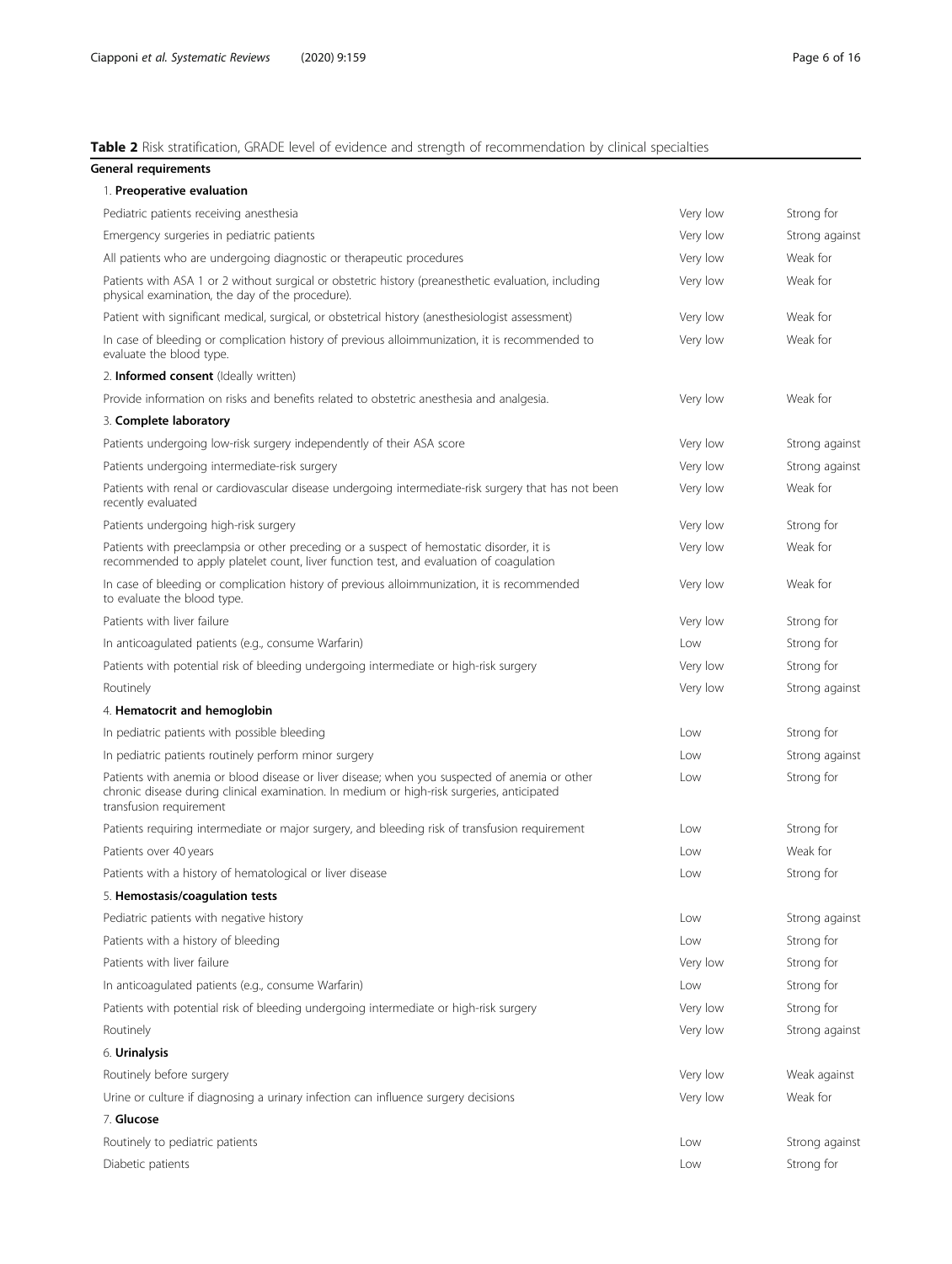# Table 2 Risk stratification, GRADE level of evidence and strength of recommendation by clinical specialties (Continued)

| 8. Glycated hemoglobin (HbA1c) test                                                                                                                                                                                                                                                                      |          |                |
|----------------------------------------------------------------------------------------------------------------------------------------------------------------------------------------------------------------------------------------------------------------------------------------------------------|----------|----------------|
| Diabetic patient without Hb1Ac within 3 months                                                                                                                                                                                                                                                           | Very low | Weak for       |
| Patients without diabetes                                                                                                                                                                                                                                                                                | Very low | Weak against   |
| 9. Assessment of risk factors for surgical site infection                                                                                                                                                                                                                                                |          |                |
| Assessment of smoking, diabetes, obesity, malnutrition, and chronic skin disease                                                                                                                                                                                                                         | Low      | Strong for     |
| 10. Kidney function tests                                                                                                                                                                                                                                                                                |          |                |
| For minor surgery in ASA 1/2 patients or intermediate-risk surgery in ASA 2 patients                                                                                                                                                                                                                     | Very low | Weak against   |
| For complex or major surgery in ASA 1 patients at risk of acute kidney injury (AKI)                                                                                                                                                                                                                      | Very low | Weak for       |
| In intermediate-risk surgery in ASA 2 patients at risk of AKI. In patients with increased risk surgery<br>performed                                                                                                                                                                                      | Very low | Weak for       |
| ASA 3/4 patients: at risk of AKI in low-risk surgery or just higher-risk surgery                                                                                                                                                                                                                         | Very low | Weak for       |
| 11. Sickle cell disease/trait test                                                                                                                                                                                                                                                                       |          |                |
| Routinely                                                                                                                                                                                                                                                                                                | Very low | Weak against   |
| Assess personal of family history of sickle cell anemia                                                                                                                                                                                                                                                  | Very low | Weak against   |
| Contact a specialized service providing treatment to a confirmed case                                                                                                                                                                                                                                    | Very low | Weak for       |
| 12. Chest X-ray                                                                                                                                                                                                                                                                                          |          |                |
| Routinely in healthy people                                                                                                                                                                                                                                                                              | Low      | Strong against |
| Patients with a history or diagnostic tests suggesting cardiorespiratory disease                                                                                                                                                                                                                         | Moderate | Weak for       |
| Patients over 40 years, patients undergoing non-low-risk surgery                                                                                                                                                                                                                                         | Low      | Weak for       |
| Patients undergoing non-low-risk surgery or mainly intrathoracic or intraabdominal surgery                                                                                                                                                                                                               | Moderate | Weak for       |
| 13. Pregnancy testing                                                                                                                                                                                                                                                                                    |          |                |
| Performed in women of childbearing age                                                                                                                                                                                                                                                                   | Very low | Weak for       |
| Test the day of surgery in women of childbearing age.<br>In pregnant women, ensure that surgery and anesthesia does not threaten the fetus life.<br>Document all discussions with women about whether to carry out a pregnancy test.<br>Carry out the pregnancy test under the possibility of pregnancy. | Very low | Strong for     |
| Cardiovascular requirements                                                                                                                                                                                                                                                                              |          |                |
| 14. Electrocardiography:                                                                                                                                                                                                                                                                                 |          |                |
| In neonates and/or children of 6 months                                                                                                                                                                                                                                                                  | Low      | Weak for       |
| Healthy people undergoing minor surgery                                                                                                                                                                                                                                                                  | Low      | Strong against |
| Perform in cases of clinical suspicion                                                                                                                                                                                                                                                                   | Low      | Weak for       |
| People over 65 undergoing minor or intermediate surgery                                                                                                                                                                                                                                                  | Very low | Strong against |
| People with cardiovascular disease                                                                                                                                                                                                                                                                       | Low      | Weak for       |
| People with a morbidity undergoing intermediate or major surgery                                                                                                                                                                                                                                         | High     | Strong for     |
| 15. Effort electrocardiography                                                                                                                                                                                                                                                                           |          |                |
| Patients undergoing surgeries of intermediate or high risk of complications, including arterial<br>vascular surgery (without severe cardiovascular perioperative conditions)                                                                                                                             | Low      | Weak for       |
| Patients undergoing low-risk surgery                                                                                                                                                                                                                                                                     | Low      | Strong against |
| Patients undergoing intermediate-risk surgery                                                                                                                                                                                                                                                            | Low      | Strong against |
| 16. Resting echocardiography                                                                                                                                                                                                                                                                             |          |                |
| High-risk surgery                                                                                                                                                                                                                                                                                        |          |                |
| Patient with suspected moderate or severe valvular involvement without evaluation in the last<br>year or with worsening of symptoms                                                                                                                                                                      | Low      | Strong for     |
| Patient with heart failure or symptoms suggestive of heart problems, without assessment in the<br>past year, undergoing cardiac surgery                                                                                                                                                                  | Low      | Weak for       |
| Symptomatic patients with stent grafts who go to surgery and who have no evaluation in the<br>last year                                                                                                                                                                                                  | Low      | Strong for     |
| Asymptomatic patients                                                                                                                                                                                                                                                                                    | Low      | Weak for       |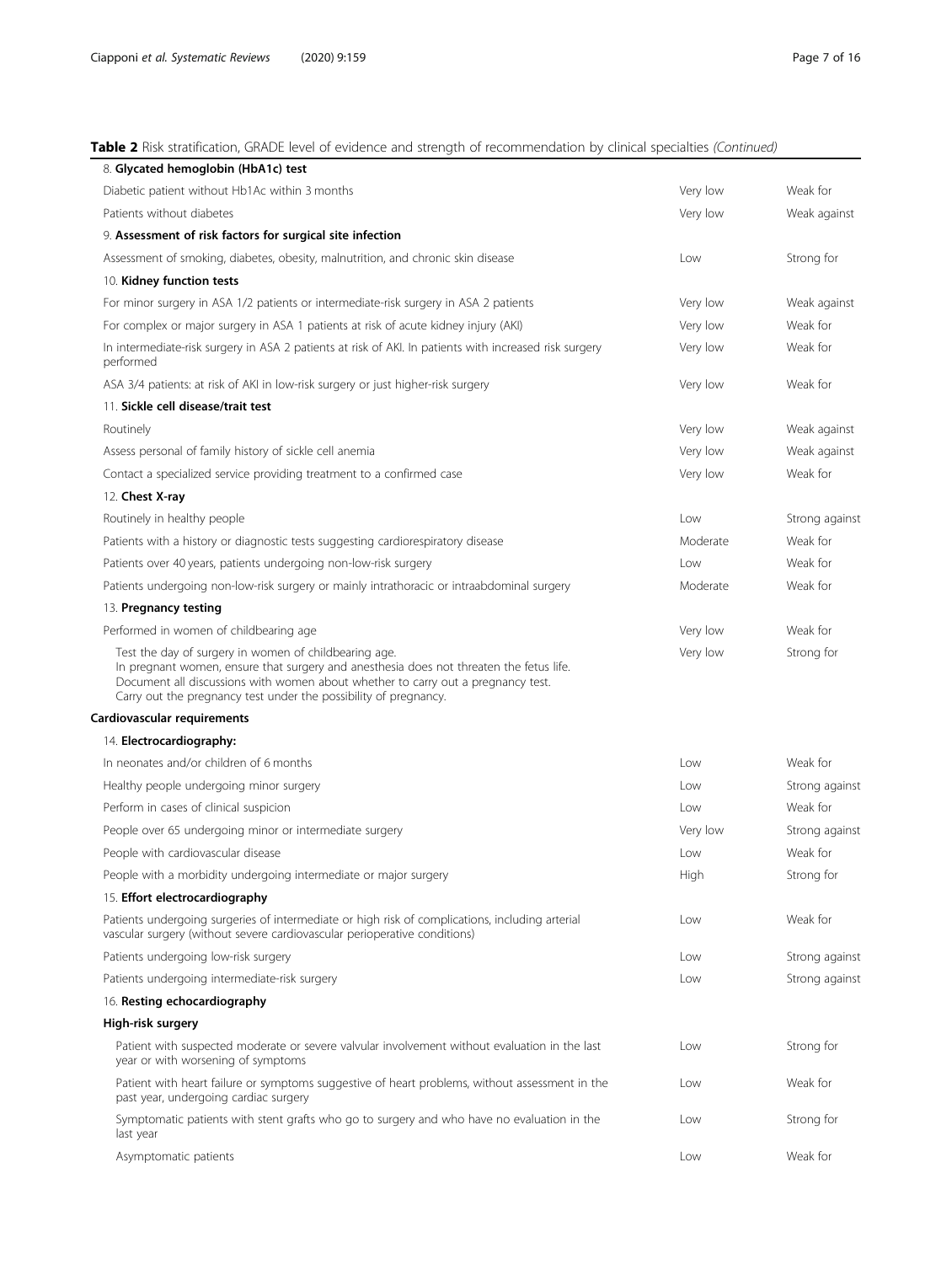# Table 2 Risk stratification, GRADE level of evidence and strength of recommendation by clinical specialties (Continued)

| Low, intermediate or uncertain surgical risk                                                                                                                                                                                                                                                                                                                                         |          |                |
|--------------------------------------------------------------------------------------------------------------------------------------------------------------------------------------------------------------------------------------------------------------------------------------------------------------------------------------------------------------------------------------|----------|----------------|
| Routine test in asymptomatic patients without suspect of heart failure or severe valvular disease                                                                                                                                                                                                                                                                                    | Very low | Weak against   |
| 17. Effort echocardiography                                                                                                                                                                                                                                                                                                                                                          |          |                |
| Routinely to assess cardiac risk                                                                                                                                                                                                                                                                                                                                                     | Low      | Strong against |
| 18. Tomographic coronary angiography                                                                                                                                                                                                                                                                                                                                                 |          |                |
| Routinely to assess cardiac risk                                                                                                                                                                                                                                                                                                                                                     | Moderate | Strong against |
| 19. Assessment of left ventricular function                                                                                                                                                                                                                                                                                                                                          |          |                |
| Patients suspected to have valvular disease with important clinical manifestations or undergoing<br>liver transplantation                                                                                                                                                                                                                                                            | Low      | Weak for       |
| Patients with heart failure without ventricular function assessment                                                                                                                                                                                                                                                                                                                  | Low      | Weak against   |
| Patients undergoing high-risk surgery                                                                                                                                                                                                                                                                                                                                                | Moderate | Weak for       |
| Obese patients (BMI $\geq$ 40) undergoing bariatric surgery                                                                                                                                                                                                                                                                                                                          | Low      | Weak for       |
| Routinely                                                                                                                                                                                                                                                                                                                                                                            | Moderate | Strong against |
| 20. Natriuretic peptide                                                                                                                                                                                                                                                                                                                                                              |          |                |
| Patients undergoing cardiac surgery                                                                                                                                                                                                                                                                                                                                                  | High     | Weak for       |
| Patients over 55 years with at least one cardiovascular risk factor undergoing non-cardiac surgery                                                                                                                                                                                                                                                                                   | Low      | Weak for       |
| 21. Brain natriuretic peptide (BNP) or NT-proBNP                                                                                                                                                                                                                                                                                                                                     |          |                |
| Patients over 65 years or patients between 45 and 64 years with significant cardiovascular disease<br>or score (revised cardiac risk index (RCRI) $\geq 1$                                                                                                                                                                                                                           | Moderate | Strong for     |
| 22. Troponin                                                                                                                                                                                                                                                                                                                                                                         |          |                |
| Troponin prior to vascular surgery                                                                                                                                                                                                                                                                                                                                                   | Moderate | Weak for       |
| Troponin as a preoperative marker of cardiovascular risk and mortality in non-cardiac surgery                                                                                                                                                                                                                                                                                        | Low      | Weak for       |
| 23. Coronary angiography                                                                                                                                                                                                                                                                                                                                                             |          |                |
| The indications of angiography and coronary revascularization are those of non-surgical context                                                                                                                                                                                                                                                                                      | Moderate | Strong for     |
| Urgent angiography in patients with myocardial infarction without ST elevation reguiring elective<br>non-cardiac surgery or with a computed tomography (CT) with multiple cuts showing serious injury<br>of the left coronary trunk                                                                                                                                                  | Low      | Weak for       |
| Urgent or early invasive strategy for patients with NSTEMI requiring elective non-cardiac surgery                                                                                                                                                                                                                                                                                    | High     | Strong for     |
| Patients with recent coronary disease at high clinical risk, functional class III-IV in the last 6 months,<br>or patients with severe valve disease and concomitant coronary heart disease                                                                                                                                                                                           | Low      | Strong for     |
| Patients with non-high-risk criteria (Annex 5) and functional or pharmacological stress tests showing<br>myocardial ischemia                                                                                                                                                                                                                                                         | Low      | Weak against   |
| Patients with or without stable coronary disease functional class I-II without evidence of ischemia by<br>stress tests, or those with severe coronary disease according CT multislice (excluding injury of left<br>coronary trunk) clinically stable without ischemia, or in patients whose non-cardiac surgery cannot<br>be delayed more than 2 weeks due to the underlying disease | Low      | Strong against |
| 24. Noninvasive test for myocardial ischemia                                                                                                                                                                                                                                                                                                                                         |          |                |
| Patients undergoing intermediate or high-risk surgery (without severe cardiovascular perioperative<br>conditions) and those undergoing arterial vascular surgery                                                                                                                                                                                                                     | Moderate | Weak for       |
| Intermediate or high-risk patients with poor functional capacity undergoing intermediate-risk surgery                                                                                                                                                                                                                                                                                | Moderate | Weak against   |
| Patients undergoing low-risk surgery                                                                                                                                                                                                                                                                                                                                                 | Low      | Strong against |
| Low-risk patients undergoing low or intermediate-risk surgery                                                                                                                                                                                                                                                                                                                        | Low      | Strong against |
| <b>Pulmonary requirements</b>                                                                                                                                                                                                                                                                                                                                                        |          |                |
| 25. Polysomnography                                                                                                                                                                                                                                                                                                                                                                  |          |                |
| In patients requiring continuous positive airway pressure (CPAP)                                                                                                                                                                                                                                                                                                                     | High     | Strong for     |
| Patients presumed to have obstructive sleep apnea (OSA) based on the preoperative history<br>and physical examination                                                                                                                                                                                                                                                                | Low      | Weak for       |
| 26. Lung function tests                                                                                                                                                                                                                                                                                                                                                              |          |                |
| Spirometry in patients undergoing non-high-risk surgery                                                                                                                                                                                                                                                                                                                              | Very low | Strong against |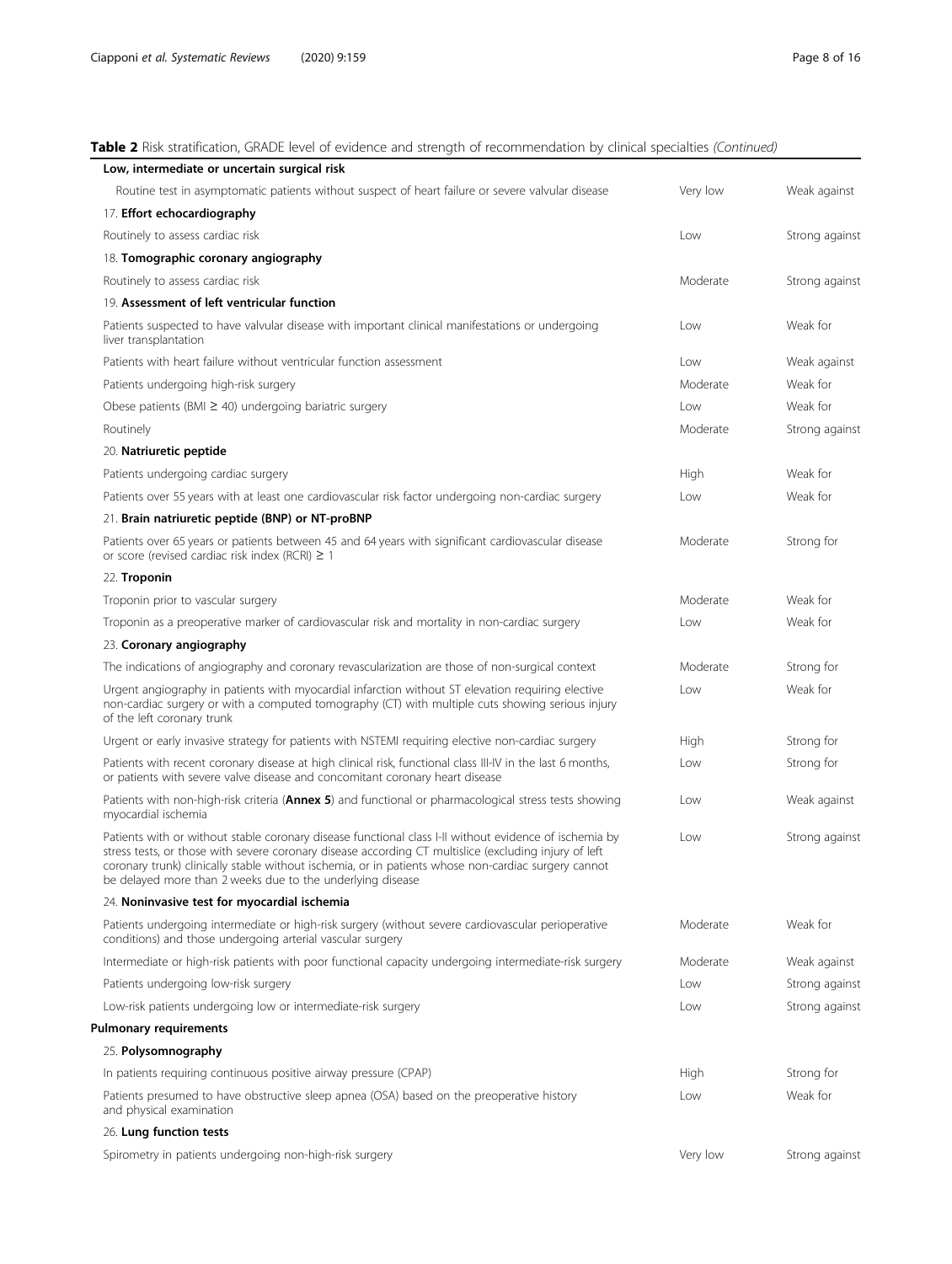#### Table 2 Risk stratification, GRADE level of evidence and strength of recommendation by clinical specialties (Continued)

| able z msk stratification, Gm/DL lever or evidence and strength or recommendation by elimical specialities (Commacu)<br>Arterial blood gas analysis in patients undergoing non-high-risk surgery | Very low | Strong against |
|--------------------------------------------------------------------------------------------------------------------------------------------------------------------------------------------------|----------|----------------|
| Assessment by medical senior anesthesiologist after confirming respiratory illness or suspected                                                                                                  | Very low | Weak for       |
| in patients ASA 3/4 undergoing high-risk surgery                                                                                                                                                 |          |                |
| High risk surgery requirements                                                                                                                                                                   |          |                |
| 27. Stress testing                                                                                                                                                                               |          |                |
| In high-risk patients with unknown functional capacity                                                                                                                                           | Moderate | Weak against   |
| Patients with major criteria of high cardiovascular risk (Annex 5)                                                                                                                               | Low      | Strong against |
| For high-risk patients and moderate to good ( $\geq$ 4 METs to 10 METs) functional capacity                                                                                                      | Low      | Weak against   |
| For high-risk patients and poor (< 4 METs) or unknown functional capacity, if it will change<br>management.                                                                                      | l ow     | Weak against   |
| Patients with low risk and a poor (< 4METs) or unknown functional capacity, who have angina<br>or dyspnea functional class I-II                                                                  | Low      | Weak for       |
| Patients with low clinical risk criteria established in <b>Annex 5</b> , who are asymptomatic and with<br>good functional class                                                                  | Low      | Weak against   |
| Routinely for patients undergoing low-risk noncardiac surgery                                                                                                                                    | Moderate | Strong against |
| 28. Stress test image                                                                                                                                                                            |          |                |
| For high-risk surgery patients with two or more clinical risk factors and low functional capacity                                                                                                | Low      | Strong for     |
| For intermediate and high-risk patients with one or two clinical risk factors and poor functional<br>capacity (< 4MET)                                                                           | Very Low | Weak against   |
| For low-risk patients regardless of the clinical state of patient                                                                                                                                | Very low | Strong against |
| Special situations or considerations                                                                                                                                                             |          |                |
| 29. Cardiopulmonary stress test                                                                                                                                                                  |          |                |
| Cardiopulmonary exercise testing to improve the estimation of cardiac risk                                                                                                                       | l ow     | Strong against |
| High-risk patients with unknown functional capacity                                                                                                                                              | Moderate | Weak against   |
| 30. Pharmacological stress test                                                                                                                                                                  |          |                |
| Patients undergoing non-cardiac surgery who have poor functional capacity (< 4 METS) dobutamine<br>stress test                                                                                   | Moderate | Weak for       |
| Routinely in asymptomatic patients who are at low-risk surgery                                                                                                                                   | Moderate | Strong against |
| 31. Prokinetic and other interventions                                                                                                                                                           |          |                |
| Routine use of antacids, metoclopramide, or H2-receptor antagonists before elective surgery in<br>non-obstetric patients                                                                         | High     | Strong against |
| H2-receptor antagonists the night before and the morning of elective cesarean section                                                                                                            | Moderate | Strong for     |
| Intravenous H2-receptor antagonist before emergency cesarean section; supplemented with 30 ml<br>of sodium citrate if general anesthesia is planned                                              | Moderate | Strong for     |

The presented level of evidence and recommendation strength comes from the EB-CPG with the highest overall and methodological rigor AGREE-II score. The level of evidence and recommendation strength by EB-CPG is presented in the [online supplemental material](#page-13-0) 6.a

recommendations according to the population/problem or the type of surgery. Out of the 102 recommendations, 5 (4.9%) had a high level of evidence, 17 (16.7%) had a moderate level, 45 (44.1%) had a low level, and 35 (34.3%) had a very low/insufficient level. Regarding recommendation strength, 24 (23.5%) were strong for, 26 (25.5%) were strong against, 37 (36.3%) weak for, and 15 (14.7%) were weak against.

We found discrepancies among EB-CPG in 10 out of 102 (10%) risk stratification recommendations After applying the rule "doing or not doing the recommendation," 31 (60 specific) are "doing" and 31 are (39 specific)

"not doing" diagnostic evaluations (see [Online supple](#page-13-0)[mental material](#page-13-0) Appendix 6. Table 1 GRADE level of evidence and strength of recommendations by CPG; Table 2 Recommended risk stratification evaluations only and Table 3 Not recommended risk stratification evaluations to facilitate the finding of relevant recommendation by different point of access).

# Therapeutic/preventive recommendations

Table [3](#page-9-0) shows the therapeutic/preventive recommendations using the same presenting criterion in Table [2](#page-5-0). The 16 therapeutic/preventive recommendations included 78 specific recommendations according to the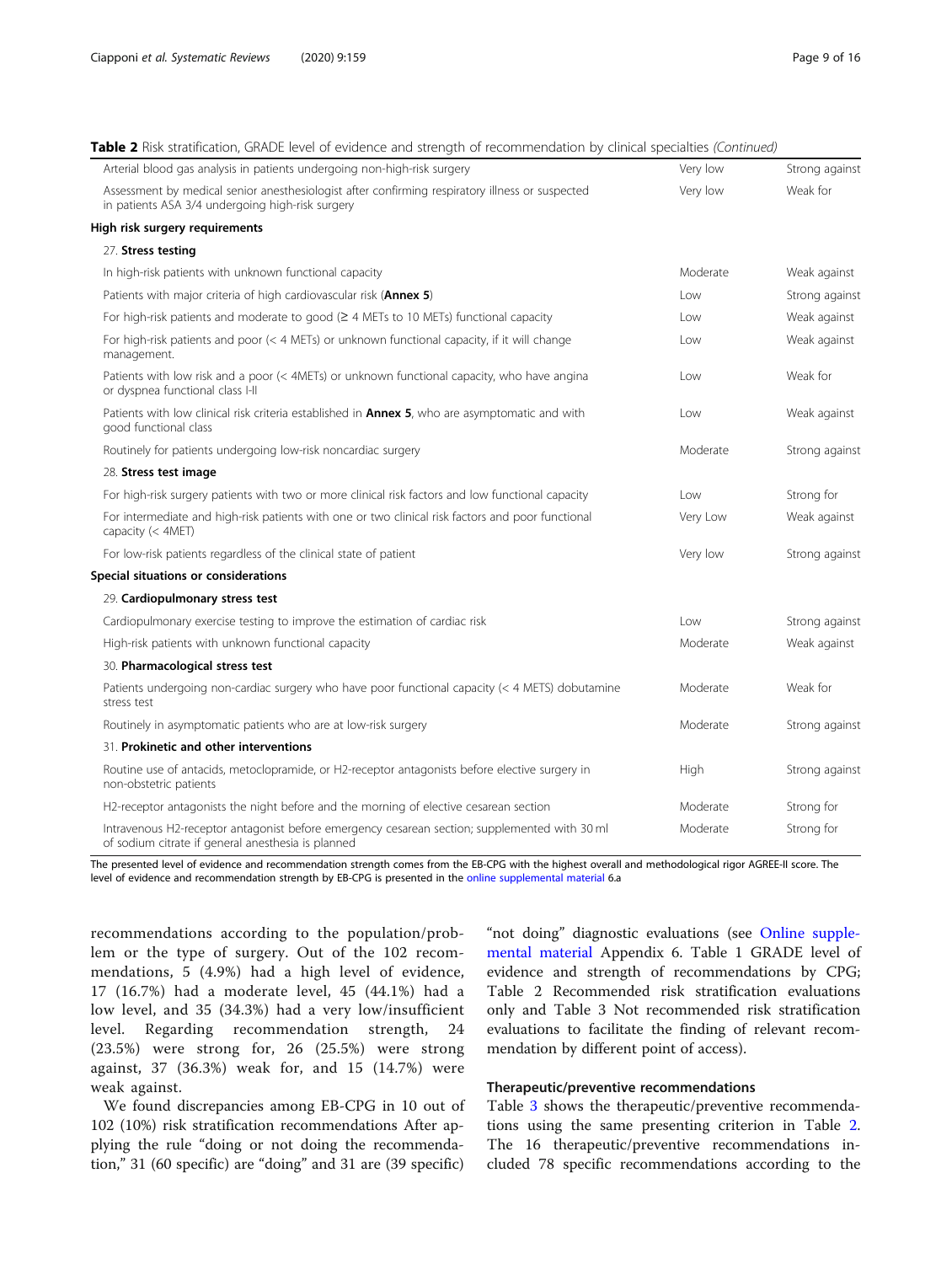# <span id="page-9-0"></span>Table 3 Therapeutic/preventive care, GRADE level of evidence and strength of recommendation\*

| Recommendation                                                                                                                                                                                           | Level of<br>evidence | Strength of<br>recommendation |
|----------------------------------------------------------------------------------------------------------------------------------------------------------------------------------------------------------|----------------------|-------------------------------|
| General recommendations                                                                                                                                                                                  |                      |                               |
| 1. Smoking cessation                                                                                                                                                                                     |                      |                               |
| Smoking cessation advice                                                                                                                                                                                 | Low                  | Strong for                    |
| 2. Fast                                                                                                                                                                                                  |                      |                               |
| Stop fluid intake in children and adults at least 2 h before elective surgery in                                                                                                                         | Moderate             | Strong for                    |
| Stop intake of solids in children and adults 6 h before surgery                                                                                                                                          | Moderate             |                               |
| Stop intake in infants up to 4 h before surgery and 6 h in those who consume other milk                                                                                                                  | Low                  |                               |
| Intake of clear fluids (including water, clear juice, and tea or coffee without milk) in children<br>and adults up to 2 h before elective surgery.                                                       | Moderate             |                               |
| 3. Carbohydrate intake                                                                                                                                                                                   |                      |                               |
| Intake until 2 h before surgery in nondiabetics                                                                                                                                                          | Moderate             | Strong for                    |
| Taking high carbohydrate drinks to 2 h before elective surgery even in diabetic patients                                                                                                                 | High                 |                               |
| Drinking liquids rich in carbohydrates before elective surgery improves subjective well-being,<br>reduces thirst and hunger and reduces postoperative insulin resistance                                 | High                 |                               |
| 4. Alcohol intake                                                                                                                                                                                        |                      |                               |
| Avoid drinking 4 weeks before, especially in rectal surgery.                                                                                                                                             | Moderate             | Strong for                    |
| 5. Bowel preparation (cleansing)                                                                                                                                                                         |                      |                               |
| With or without planned bowel resection                                                                                                                                                                  | Moderate             | Strong against                |
| 6. <b>Antimicrobial prophylaxis</b> (see <b>Annex 2</b> for specific antibiotic recommendation details)                                                                                                  |                      |                               |
| Antibiotics intravenous (first generation cephalosporin or amoxicillin/clavulanate) routinely 60 min<br>before the incision. Further doses for prolonged surgery, severe blood losses and obese patients | Low                  | Weak for                      |
| Vancomycin monotherapy                                                                                                                                                                                   | Low                  | Weak against                  |
| For insertion of a pacemaker or cardiac defibrillator, in open surgery including coronary bypass<br>and valve prosthesis placement                                                                       | High                 | Strong for                    |
| For lung resection                                                                                                                                                                                       | Moderate             | Strong for                    |
| For clean-contaminated head and neck surgery                                                                                                                                                             | High                 | Strong for                    |
| For adenotonsillectomy                                                                                                                                                                                   | High                 | Weak against                  |
| For ear surgery including myringoplasty                                                                                                                                                                  | High                 | Strong against                |
| For nasal and paranasal sinus surgeries                                                                                                                                                                  | Moderate             | Strong against                |
| For clean head and neck surgery                                                                                                                                                                          | Very low             | Strong against                |
| For colorectal surgery                                                                                                                                                                                   | High                 | Strong for                    |
| For oncological breast surgery and reduction mammoplasty                                                                                                                                                 | High                 | Strong for                    |
| For endoscopic gastrostomy and stomach and duodenum surgery                                                                                                                                              | Moderate             | Strong for                    |
| For clean-contaminated procedures esophagus and small intestine                                                                                                                                          | Very low             | Weak for                      |
| For appendectomy, open biliary surgery, liver resection surgery, pancreatic surgery, breast augmentation                                                                                                 | High                 | Strong for                    |
| For inguinal hernia repair with or without use of prosthetic material, laparoscopic hernia surgery with<br>or without prosthetic material, diagnostic laparoscopy and excisional lymph node biopsy       | High                 | Strong against                |
| For laparoscopic cholecystectomy surgery                                                                                                                                                                 | High                 | Strong against                |
| Intranasal mupirocin in adult patients undergoing surgery with a high risk of major morbidity due<br>to S. aureus or MRSA                                                                                | High                 | Strong for                    |
| For craniotomy and cerebrospinal flow deviation                                                                                                                                                          | High                 | Strong for                    |
| For induction of abortion and cesarean section                                                                                                                                                           | High                 | Strong for                    |
| For abdominal and vaginal hysterectomy                                                                                                                                                                   | Moderate             | Strong for                    |
| For salpingo-oophorectomy and ovarian tissue excision or reconstruction                                                                                                                                  | High                 | Strong against                |
| For ankle prosthesis implantation                                                                                                                                                                        | High                 | Strong for                    |
| For knee prosthesis implantation                                                                                                                                                                         | Low                  | Strong for                    |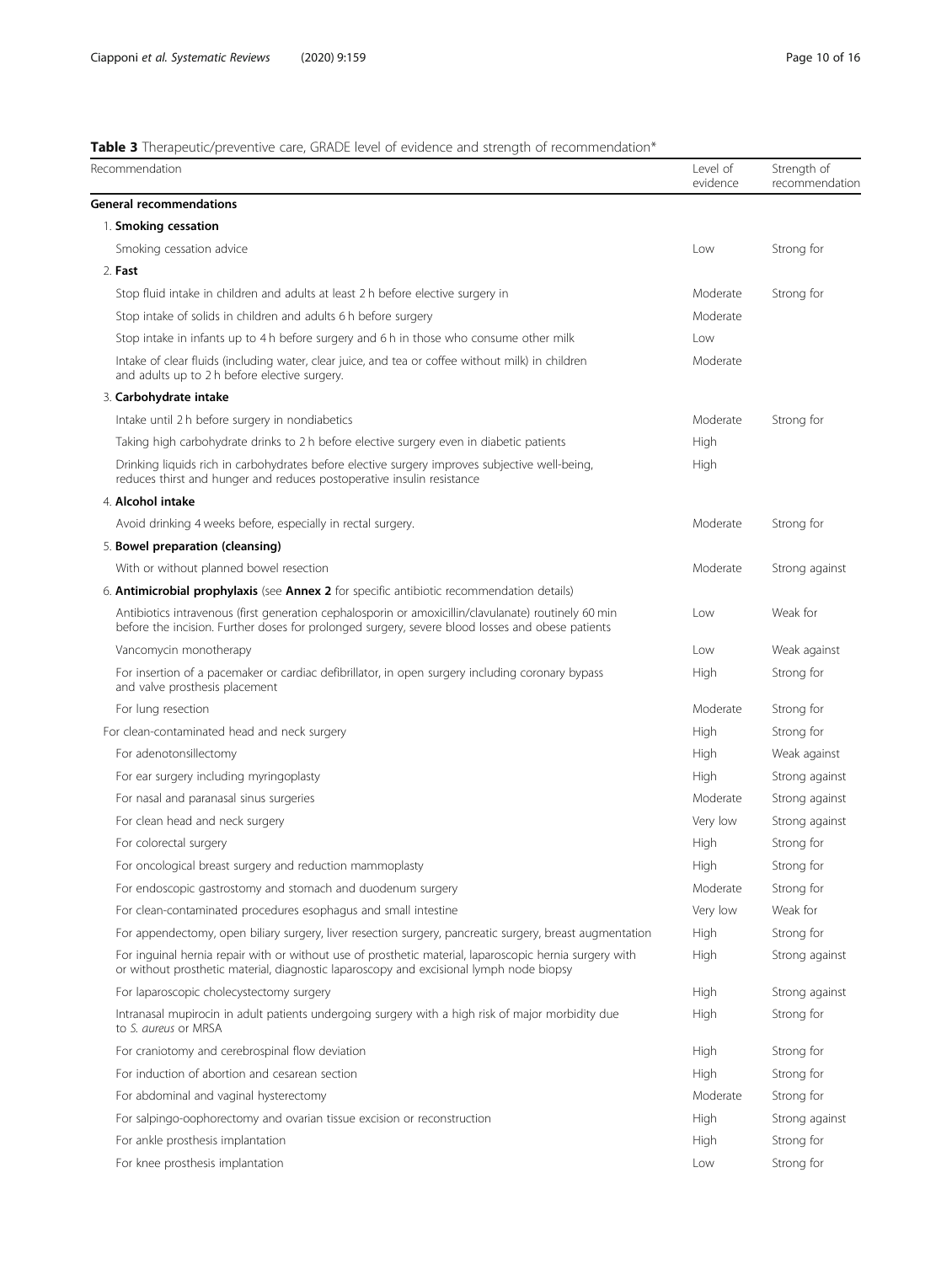# Table 3 Therapeutic/preventive care, GRADE level of evidence and strength of recommendation\* (Continued)

| Recommendation                                                                                                                                                                                                              | Level of<br>evidence | Strength of<br>recommendation |
|-----------------------------------------------------------------------------------------------------------------------------------------------------------------------------------------------------------------------------|----------------------|-------------------------------|
| For closed fracture fixation, mounting a prosthetic device when there is no direct evidence<br>available, ankle fracture repair                                                                                             | High                 | Strong for                    |
| For spinal surgery                                                                                                                                                                                                          | Moderate             | Strong for                    |
| For elective orthopedic surgeries without use of prosthesis                                                                                                                                                                 | Very low             | Strong against                |
| For transurethral resection of the prostate, lithotripsy                                                                                                                                                                    | High                 | Strong for                    |
| For transrectal prostate biopsy, radical prostatectomy, radical cystectomy, surgery of renal<br>parenchyma, nephrectomy and removal of hydrocele                                                                            | Moderate             | Strong for                    |
| For transurethral resection of bladder tumors                                                                                                                                                                               | Very low             | Strong against                |
| For lower limb amputation and arterial surgery in the abdomen or lower extremities                                                                                                                                          | Moderate             | Strong for                    |
| For carotidal thromboendarterectomy, endarterectomy, tubal surgery varicose veins and other<br>venous occlusions                                                                                                            | Very low             | Strong against                |
| Antibiotic must have a spectrum of action against likely contaminants                                                                                                                                                       | Very low             | Weak for                      |
| Avoid beta-lactam antibiotics in patients with a history of anaphylaxis, urticaria, or rash<br>appearing immediately after treatment with penicillin                                                                        | Low                  | Weak for                      |
| Antibiotic prophylaxis should begin immediately before anesthesia and, in any case, of 30 to<br>60 min before the first skin incision                                                                                       | High                 | Strong for                    |
| More than single antibiotic dose (except in special situations)                                                                                                                                                             | Very low             | Strong against                |
| Additional intraoperative dose of antibiotic in adults, to be held after the fluid replenishment, if a<br>loss of more than 1500 ml of blood is verified during the operation or after hemodilution of<br>more 15 ml per kg | Very low             | Weak for                      |
| Consider the increased risk clostridium difficile infection associated with some antibiotics like<br>cephalosporins, clindamycin, fluoroquinolones, carbapenems                                                             | Low                  | Weak for                      |
| Consider glycopeptides for prophylaxis in patients undergoing high-risk surgery that are positive for MRSA                                                                                                                  | High                 | Strong for                    |
| Registering a minimum set of data on medical history and treatment forms to assess the suitability<br>of perioperative antibiotic prophylaxis                                                                               | Very low             | Strong for                    |
| 7. Preanesthetic medication                                                                                                                                                                                                 |                      |                               |
| Benzodiazepines                                                                                                                                                                                                             | Moderate             | Weak against                  |
| 8. Thromboprophylaxis                                                                                                                                                                                                       |                      |                               |
| Compression stockings                                                                                                                                                                                                       | High                 | Strong for                    |
| Low molecular weight heparin                                                                                                                                                                                                |                      |                               |
| Continuation of contraceptives                                                                                                                                                                                              |                      |                               |
| 9. Surgical site preparation                                                                                                                                                                                                |                      |                               |
| Alcohol-chlorhexidine use                                                                                                                                                                                                   | High                 | Strong for                    |
| Antimicrobial agents (i.e., ointments, solutions, or powders) for prevention of surgical site infection                                                                                                                     | Low                  | Strong against                |
| Hair clipping                                                                                                                                                                                                               | High                 | Strong for                    |
| Adhesive strips of plastic with or without antimicrobial properties                                                                                                                                                         | Moderate             | Weak against                  |
| Microbial sealant after intraoperative skin preparation                                                                                                                                                                     | Low                  | Weak against                  |
| Patients bath with antiseptic agent at least one night before surgery                                                                                                                                                       | Moderate             | Strong for                    |
| 10. Prokinetic                                                                                                                                                                                                              |                      |                               |
| For obstetrical patients                                                                                                                                                                                                    | Moderate             | Strong for                    |
| For non-obstetrical patients                                                                                                                                                                                                | Moderate             | Strong against                |
| Specific recommendations by some clinical specialties                                                                                                                                                                       |                      |                               |
| <b>Renal recommendation</b>                                                                                                                                                                                                 |                      |                               |
| 11. Adjustments of insulin therapy in diabetic patients                                                                                                                                                                     |                      |                               |
| 50% reduction in long-acting insulin                                                                                                                                                                                        | Low                  | Strong for                    |
| Correction with short-acting insulin                                                                                                                                                                                        | Low                  | Strong for                    |
| Oral hypoglycemic agents                                                                                                                                                                                                    | Low                  | Strong for                    |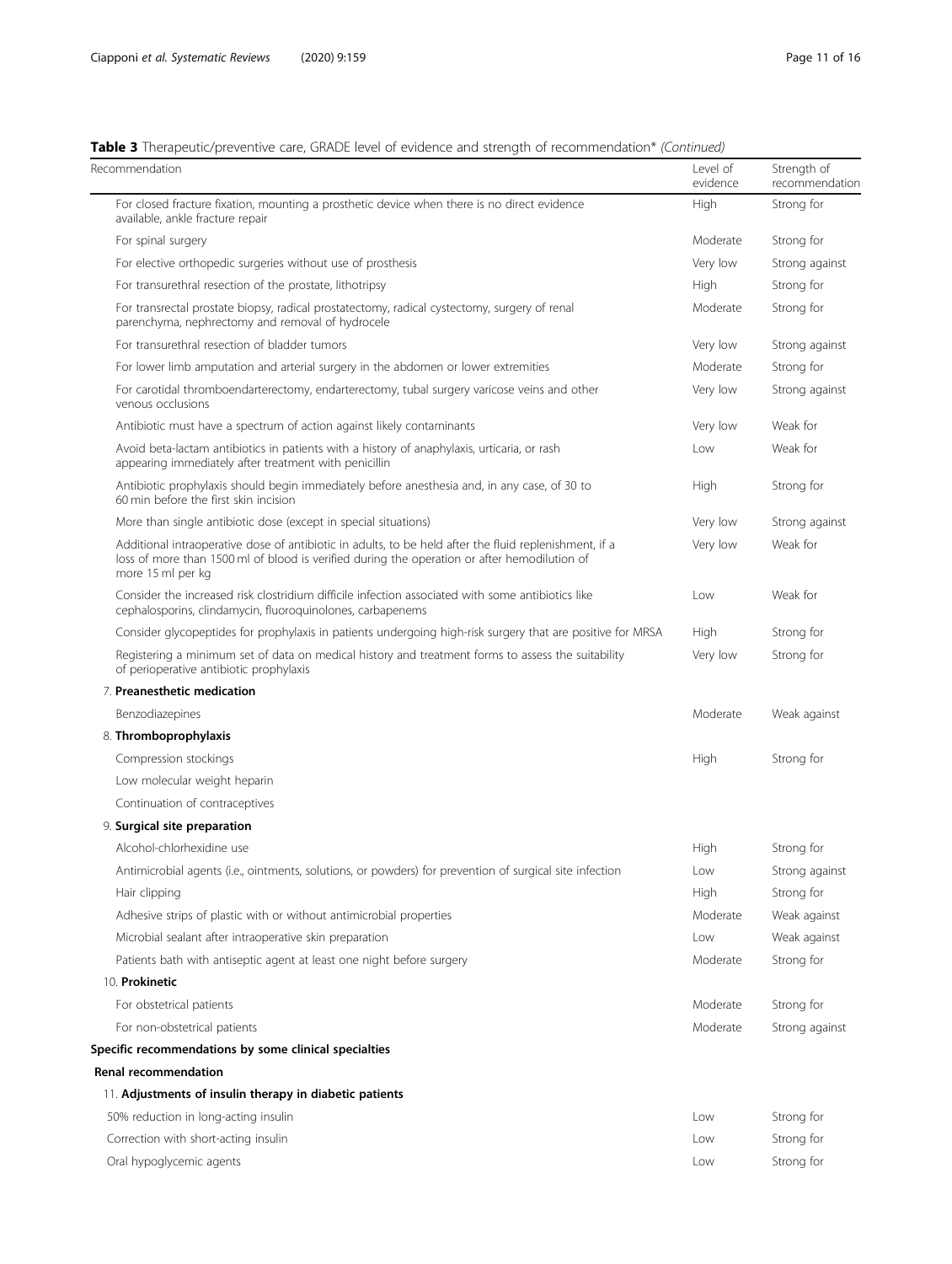Table 3 Therapeutic/preventive care, GRADE level of evidence and strength of recommendation\* (Continued)

| Recommendation                                                                                                                                                                     | Level of<br>evidence | Strength of<br>recommendation |
|------------------------------------------------------------------------------------------------------------------------------------------------------------------------------------|----------------------|-------------------------------|
| Cardiovascular recommendations                                                                                                                                                     |                      |                               |
| 12. Beta-blockers                                                                                                                                                                  |                      |                               |
| Continuation of beta-blockers                                                                                                                                                      | Low                  | Weak for                      |
| For patients with positive test for myocardial ischemia undergoing vascular surgery                                                                                                | Low                  | Weak for                      |
| Start the day of surgery treatment regardless of the condition to be treated                                                                                                       | High                 | Strong against                |
| 13. Statins                                                                                                                                                                        |                      |                               |
| Continuation of statins or start before undergoing noncardiac surgery patients with significant<br>atherosclerosis as secondary prevention                                         | l ow                 | Weak for                      |
| Treatment naïve patients undergoing noncardiac surgery without significant atherosclerosis                                                                                         | l ow                 | Strong against                |
| 14. Aspirin                                                                                                                                                                        |                      |                               |
| Suspending aspirin three or more days before noncardiac surgery and not restart within a week after it                                                                             | High                 | Strong for                    |
| Continuation of aspirin (75-100 mg daily) in patients who presented acute coronary syndrome in the<br>last 12 months or history of percutaneous coronary intervention              | l ow                 | Weak for                      |
| Start or not to suspend treatment prior to surgery                                                                                                                                 | High                 | Strong against                |
| 15. Renin-angiotensin system inhibitors                                                                                                                                            |                      |                               |
| Suspend them the day of surgery in chronically medicated patients and restart immediately in<br>hemodynamically stable conditions                                                  | l ow                 | Weak for                      |
| Start in patients with severe hypertension or ventricular dysfunction if suspending the day of surgery                                                                             |                      |                               |
| Start treatment the day of surgery in patients who do not receive it chronically                                                                                                   | l ow                 | Strong against                |
| 16. Calcium channel blockers                                                                                                                                                       |                      |                               |
| Suspend the single preoperative dose the day of the surgery in chronically medicated patients                                                                                      | l ow                 | Weak for                      |
| Starting treatment in patients with inducible myocardial ischemia or suspected coronary vasospasm<br>during preoperative evaluation and suspend the single dose the day of surgery |                      |                               |
| Starting calcium channel blockers in the preoperative surgery in patients who do not receive chronically                                                                           | Low                  | Strong against                |

MRSA methicillin resistant Staphylococcus aureus

\*The presented level of evidence and recommendation strength comes from the EB-CPG with the highest overall and methodological rigor AGREE-II score. The level of evidence and recommendation strength by EB-CPG are presented in the [online supplemental material](#page-13-0) 8.a

population or the type of surgery. Out of these recommendations, there were 28 (35.9%) with a high evidence level, 18 (23.1%) with a moderate level, 24 (30.8%) with a low level, and 8 (10.2%) with a very low level. Regarding their recommendation strengths, 41 (52.6%) were strong for, 18 (23.1%) were strong against, 14 (17.9%) weak for, and 5 (6.4%) weak against. In [Online supplemental](#page-13-0) [material](#page-13-0) Appendix 7, we present an additional table concerning antimicrobial prophylaxis recommendations for each surgical site.

We found discrepancies among EB-CPG in 3 out of 78 (4%) of the therapeutic/preventive care recommendations. After applying the direction and strength of recommendations rule to decide doing or not doing the CPG, 15 (55 specific) recommended and 10 (23 specific) did not recommended therapeutic/preventive interventions (see [Online](#page-13-0) [supplemental material](#page-13-0) Appendix 8, [Online supplemental](#page-13-0) [material](#page-13-0) Appendix 6 – Table 1 GRADE level of evidence and strength of recommendations by CPG; Table 2 Recommended therapeutic/preventive care only, and Table 3 Not recommended therapeutic/preventive care).

#### Discussion

To the best of our knowledge, the present study is the first overview of guidelines encompassing a broad spectrum of preoperative care recommendations.

We observed higher level of evidence supporting therapeutic than risk stratification recommendations (high/ moderate quality of evidence 59 vs 22%, respectively). It is not surprising because cross-sectional or cohort studies can provide high-quality evidence for test accuracy but indirect evidence for patient-important outcomes. Furthermore, highs level of heterogeneity is almost the rule in risk stratifications test, downgrading even more the level of evidence because of inconsistency [\[42](#page-15-0)–[44](#page-15-0)].

The strength of a recommendation is defined as the extent to which one can be confident that the desirable effects of an intervention outweigh its undesirable ones. We found only 12/53 (23%) "strong" risk stratification recommendations statements (for and against) based on high/moderate level of evidence and 43/78 (55%) for therapeutic/preventive care recommendation. Although it would be desirable that higher proportions of high-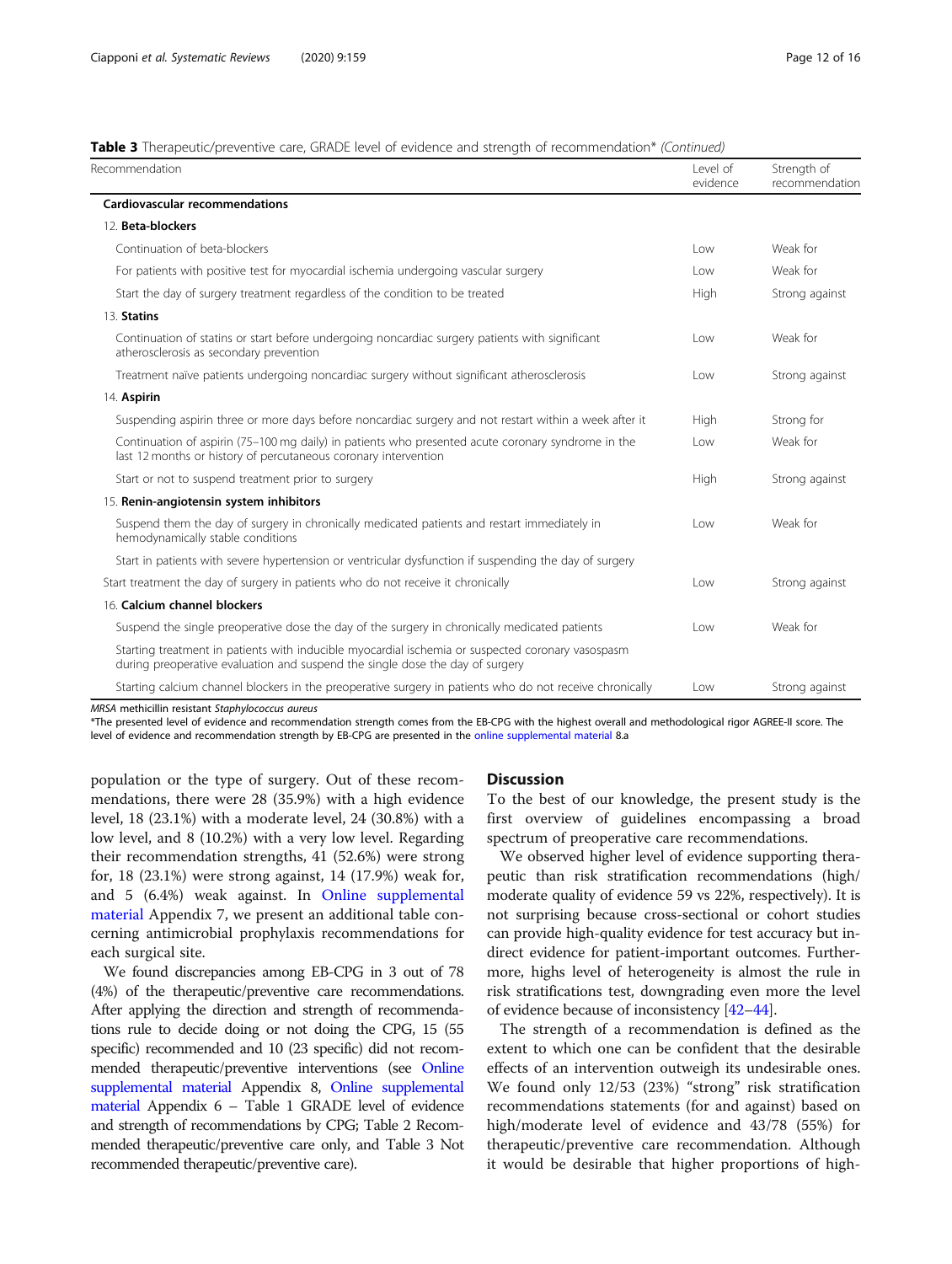quality supporting evidence guide panel must consider additional factors. In order to assess competing management alternatives, GRADE proposes to consider four domains: estimates of effect for desirable and undesirable outcomes, confidence in the estimates of effect, values and preferences, and resource use. Guideline panels must integrate these factors to make a strong or weak recommendation for or against an intervention [[45\]](#page-15-0).

After our search date, the updated guideline from the European Society of Anesthesiology (ESA) was published, using GRADE and searching until May 2016 [\[46\]](#page-15-0). This CPG addressed two main clinical questions in order to help each anesthesiologists in their daily practice: (1) how should a pre-operative consultation clinic be organized and (2) how should pre-operative assessment of a patient be performed. As in our present work, this guideline covered specific conditions that might adversely interfere with anesthesia and surgery, including cardiovascular disease, respiratory disease, smoking, obstructive sleep apnea syndrome, renal disease, diabetes, obesity, coagulation disorders, anemia and pre-operative blood conservation strategies, the geriatric patient, alcohol and drug misuse and addiction, and currently also neuromuscular disease. We are hereby presenting a preoperative clinical risk criteria and categories that were complemented with established risk factors for postoperative pulmonary complications (see [Online supplemental material](#page-13-0) Appendix 3) [[46](#page-15-0)]. The 2018 ESA guidelines also provided independent predictors for difficult mask ventilation, a topic not specifically addressed in previous CPGs [\[46\]](#page-15-0).

As described, RCTs are still few and therefore many preoperative interventions rely to a large extent on expert opinion, which in turn requires to be adapted to the reality of nations' healthcare systems. This large evidence gap should be addressed by related researchers in order to improve the certainty in evidence-based recommendations.

Studies on prognostic or diagnostic accuracy tests, including scoring of severity of illness, usually provide low quality of evidence, even when scores such as ASA-PS, RCRI, NSQIP-MICA, POSSUM, and others have been extensively validated [[46](#page-15-0)].

Our updated overview of EB-CPGs, conducted under the rigorous Cochrane methods, may be a useful resource for the professionals involved in preoperative care to consult during decision-making. We present many strong recommendations with sufficient evidence to be routinely implemented in clinical practice. However, any decision should be taken considering local contextual factors.

In addition, cost reductions were identified at the clinical level as well as at the health system level in another study [\[10](#page-14-0)–[12,](#page-14-0) [47](#page-15-0)]. Two guidelines also suggested strong costs benefits both for patients and society [[48](#page-15-0), [49\]](#page-15-0). Another study showed that the application of EB-CPGs significantly improved the efficiency of the preoperative evaluation without negatively affecting the quality of care [[50](#page-15-0)]. These findings were consistent across different settings, like in a hospital in Barbados where the introduction of guidelines reduced the burden of presurgical tests and costs with not hampering patient's safety [[51\]](#page-15-0). In the same way, a recent study in a hospital in New Jersey, USA, found that approximately 25% of tests were not justifiable and could be thus eliminated by complying with NICE/ ASA guidelines. The evaluation of applying these changes in practice showed significant savings without altering clinical outcomes [\[52\]](#page-15-0).

Recommendations can be adopted, modified, or even not implemented, depending on institutional or national requirements and legislation and local availability of devices, drugs, and resources [\[53](#page-15-0)]. Decision-makers at the national and subnational levels should be provided with the information they need to apply the evidence and recommendations in their setting [\[54\]](#page-15-0). As a limitation, including only EB-CPGs could have resulted in omitting some information, but we prioritized summarizing the highest quality evidence. Our exclusion criteria for CPGs, limiting the scope, may represent an additional caveat. Our inclusion/exclusion criteria focused on general recommendations provided a lower amount of evidence for certain practices than if we had also included recommendations for single conditions, specific prophylaxis, or single body part surgeries. Such approach, however, would have compromised the feasibility of our systematic review due to the enormous number of such guidelines. Nonetheless, we provided detailed lists with numerous recommendations and reflected guideline's discrepancies, suggesting that this could not have been a major limitation.

Our study will be useful for future preoperative care guideline developers or adapters. Consistently with other overviews of clinical guidelines, the domain that received the lowest mean score was the "applicability" domain of the AGREE-II tool. Similarly, the heterogeneity of evidence and the strength of recommendation grading systems in this overview echo that of other clinical guideline overviews [[55](#page-15-0)–[57](#page-15-0)]. Low scores in the applicability domain result in inadequate adoption rates of guidelines, particularly for preoperative care where "defensive medicine" (i.e., prescribing more tests than necessary just to prevent litigation) is very common. We also found some discrepancies, mainly in the evidence level, in each recommendation that did not always discriminate between universal interventions and those suitable only for special target groups or specific surgeries.

Guideline developers should ensure rigorous methodological processes and should also make recommendations that are formulated and disseminated in ways that facilitate understanding and application by end-users. For example,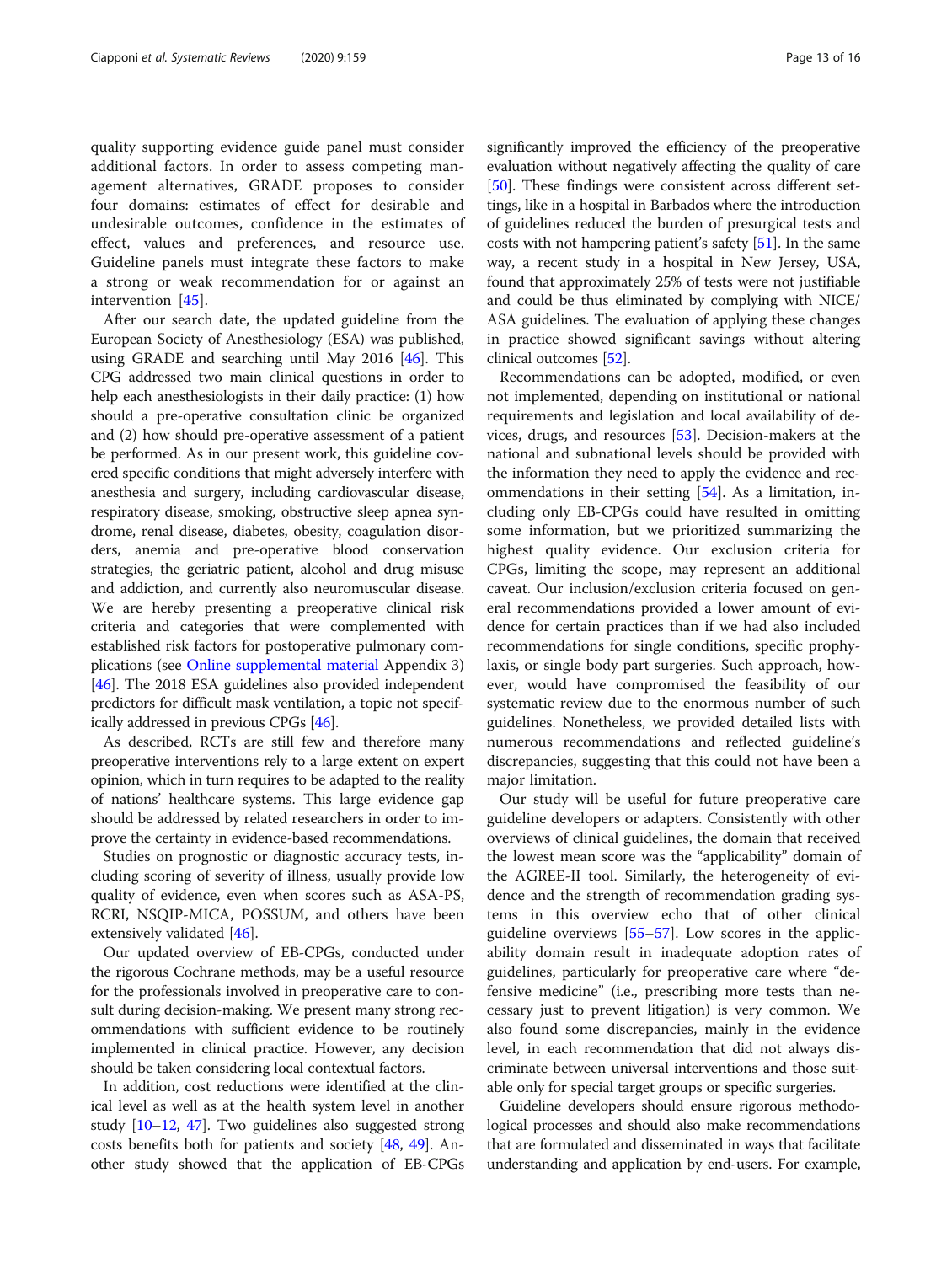<span id="page-13-0"></span>the DECIDE Collaboration conducted research and developed tools to improve implementation of evidence-based recommendations by different target audiences, including providers, policy makers, and the public [[58](#page-15-0)]. In that sense, GRADE provides guideline developers with a comprehensive and transparent framework for grading quality of evidence and of strength of recommendations.

Our overview identified several controversies, evidence gaps, and issues regarding preoperative care guidelines that warrant future research and reveal opportunities to improve the guidelines quality.

For example, we found many discrepancies about risk stratification recommendations like electrocardiography and chest X-ray, polysomnography, assessment of left ventricular function, stress testing, and coronary angiography in certain populations. We found less discrepancies for therapeutic/ preventive care mainly because antimicrobial prophylaxis use beta-blockers (find these discrepancies in the Online supplemental material Appendix 6 and Appendix 8).

From the perspective of the anesthesiologist practice, there still remain many unanswered questions. For example, in the patient with significant medical, surgical, or obstetrical history, it would be useful to understand how early the pre-anesthetic evaluation should be performed, considering the time required to optimize the patient's status. There are also uncertainties for the recommendation of fasting for solids in adults and children since many factors can delay gastric emptying, and no fixed rules apply. Fasting should be individualized in some patients and depend on the characteristics of the fat intake. Regarding prokinetics and antacids, patients' comorbidities like esophageal pathology, bariatric surgery history, or obesity should be considered in the decision, but there is no formal recommendation. In the same way, suspending or not suspending aspirin should be evaluated according to the patient's history and risk of bleeding of the surgery that could be catastrophic in neurosurgery, spinal surgery, or ophthalmologic surgery. It is also strange that informed consent only has a "weak for," recommendation from a unique CPGs since there is enough background of litigation due to the lack of consent.

We encourage guideline developers to adopt GRADE and AGREE-II tools to elaborate future sound preoperative care guidelines [\[7,](#page-14-0) [22\]](#page-14-0).

The huge amount of resources involving preoperative care warrants high-quality nationwide EB-CPGs supported by all relevant stakeholders to improve the chances of a successful implementation. This probably includes the involvement of the Ministry of Health, scientific societies, and consumers working together through a formal process of implementation and monitoring [[17](#page-14-0), [59\]](#page-15-0).

Although standardization of preoperative care may be desirable, differences in recommendations could reflect

- The included evidence-based clinical practice guidelines (EB-CPGs) showed significant heterogeneity both of evidence and recommendation grading systems; GRADE was the most commonly used.
- About half of the included EB-CPGs were updated in the last 5 years. and one third of them were rated as strongly recommended based in their high AGREE-II performance.
- They were generally deficient in applicability and in providing monitoring tools.
- We summarized 31 risk stratification and 16 therapeutic/preventive recommendations.
- We found 93 strong for and 46 strong against recommendations, all of which were ready to be considered to be implemented or to be interrupted, respectively.
- The level of evidence and strength of recommendation was higher for therapeutic/preventive recommendation than for risk stratification ones.
- We only found 12/53 (55%) strong risk stratification recommendations based on high/moderate level of evidence and 43/78 (55%) for therapeutic/preventive care recommendations.

differences in contextual factors such as organizational or financial arrangements, legal framework, varied values and preferences, and the acceptability and feasibility of using different interventions. Research exploring reasons for conflicting recommendations in different countries or settings could also drive overall improvements in guideline quality. The key findings are described in Table 4.

In conclusion we found significant heterogeneity of guidelines' quality and rating systems, as well as deficiencies in several guideline quality domains, which reveal opportunities for quality improvement which deserve careful consideration by future guideline developers. Nevertheless, we present many strong recommendations ready to be at present considered for implementation or discontinuation.

#### Supplementary information

Supplementary information accompanies this paper at [https://doi.org/10.](https://doi.org/10.1186/s13643-020-01404-8) [1186/s13643-020-01404-8](https://doi.org/10.1186/s13643-020-01404-8).

Additional file 1. Online Only Supplemental Material.

#### Abbreviations

CPG: Clinical practice guidelines; GRADE: Grading of Recommendations Assessment, Development, and Evaluation; HTA: Health Technology Assessment; EB-CPG: Evidence based-clinical practice guidelines; RCT: Randomized clinical trials; Y: Yes; N: No; PY: Probably yes; PN: Probably no; HSTAT: Health services/technology assessment text; NICE: National Institute for Health and Clinical Excellence; ICSI: Institute for Clinical Systems Improvement; ESA: European Society of Anesthesiology; ESC/ESA: European Society of Cardiology/European Society of Anesthesia; SBC: Brazilian Society of Cardiology; ACC/AHA: American College of Cardiology/American Heart Association; CCSG: Canadian Cardiovascular Society; SARNePI: Italian Society of Anesthesia and Intensive Pediatric Therapy and Neonatology; ICSI: Institute for the Improvement of Clinical Systems; BARA: Regional Anesthesia Associations of Belgium; ASHP: American Society of Health-System Pharmacists; SIGN: Scottish Intercollegiate Guidelines Network; SAC: Argentine Society of Cardiology; EROS: Early Review Organizing Software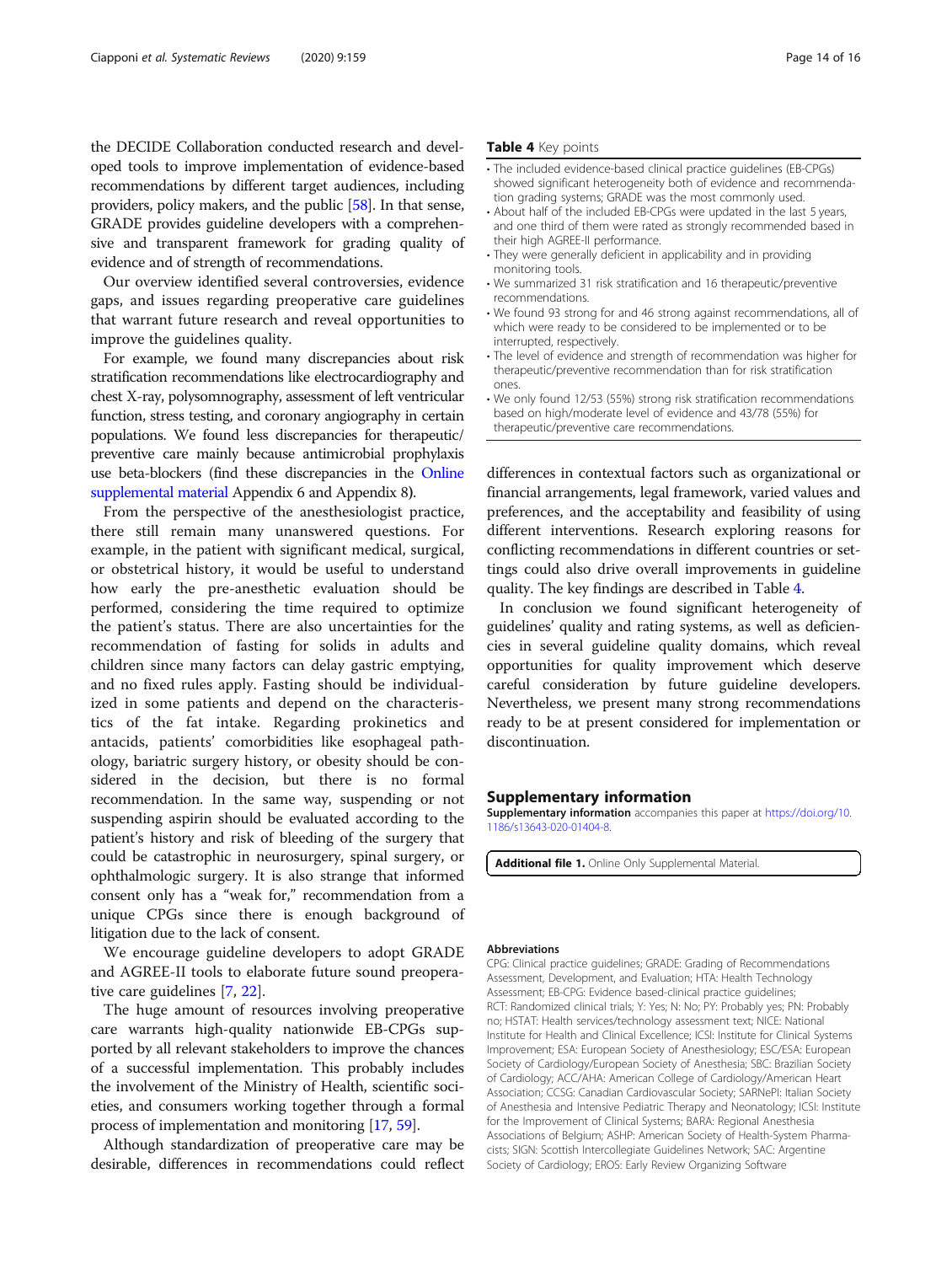<span id="page-14-0"></span>We acknowledge Dr. Claudio Isod, Anesthesiologist and member of the Sociedad Platense de Anestesiología, for his valuable feedback and Dr. Juan Manuel Rey, Anesthesiologist, for his valuable feedback.

#### Authors' contributions

A.C and A.B. provided substantial contribution to the conception and design, E.T.L and S.A.V undertook the acquisition of data. All authors contributed to the analysis and interpretation of data; drafting the article or revising it critically for important intellectual content, and provided final approval of the final version submitted.

#### Funding

Independent grant of the Argentine Federation of Associations of Anesthesia, Analgesia and Resuscitation (FAAAAR)

#### Availability of data and materials

Not applicable.

Ethics approval and consent to participate Not applicable.

#### Consent for publication

Not applicable.

#### Competing interests

None.

Received: 23 January 2020 Accepted: 1 June 2020<br>Published online: 13 July 2020

#### References

- 1. Weiser TG, Regenbogen SE, Thompson KD, Haynes AB, Lipsitz SR, Berry WR, et al. An estimation of the global volume of surgery: a modelling strategy based on available data. Lancet. 2008;372(9633):139–44. [https://doi.org/10.](https://doi.org/10.1016/S0140-6736(08)60878-8) [1016/S0140-6736\(08\)60878-8.](https://doi.org/10.1016/S0140-6736(08)60878-8)
- 2. Uribe-Leitz T, Esquivel MM, Molina G, Lipsitz SR, Verguet S, Rose J, et al. Projections for achieving the lancet commission recommended surgical rate of 5000 operations per 100,000 population by region-specific surgical rate estimates. World J Surg. 2015;39(9):2168–72. [https://doi.org/10.1007/s00268-](https://doi.org/10.1007/s00268-015-3113-6) [015-3113-6](https://doi.org/10.1007/s00268-015-3113-6) Epub 2015/06/13. PubMed PMID: 26067635.
- 3. Siddiqui NF, Coca SG, Devereaux PJ, Jain AK, Li L, Luo J, et al. Secular trends in acute dialysis after elective major surgery--1995 to 2009. CMAJ. 2012; 184(11):1237–45. <https://doi.org/10.1503/cmaj.110895> PubMed PMID: 22733671; PubMed Central PMCID: PMCPMC3414596.
- 4. Botto F, Alonso-Coello P, Chan MT, Villar JC, Xavier D, Srinathan S, et al. Myocardial injury after noncardiac surgery: a large, international, prospective cohort study establishing diagnostic criteria, characteristics, predictors, and 30-day outcomes. Anesthesiology. 2014;120(3):564–78. [https://doi.org/10.](https://doi.org/10.1097/ALN.0000000000000113) [1097/ALN.0000000000000113](https://doi.org/10.1097/ALN.0000000000000113) PubMed PMID: 24534856.
- 5. Devereaux PJ, Xavier D, Pogue J, Guyatt G, Sigamani A, Garutti I, et al. Characteristics and short-term prognosis of perioperative myocardial infarction in patients undergoing noncardiac surgery: a cohort study. Ann Intern Med. 2011;154(8):523–8. [https://doi.org/10.7326/0003-4819-154-8-](https://doi.org/10.7326/0003-4819-154-8-201104190-00003) [201104190-00003](https://doi.org/10.7326/0003-4819-154-8-201104190-00003) Epub 2011/04/20. PubMed PMID: 21502650.
- Field M, Lohr K. Institute of Medicine. Committee on clinical practice guidelines. Division of health care services. Guidelines for clinical practice: from development to use. Washington: National Academy Press; 1992.
- 7. Guyatt G, Oxman AD, Akl EA, Kunz R, Vist G, Brozek J, et al. GRADE guidelines: 1. Introduction-GRADE evidence profiles and summary of findings tables. J Clin Epidemiol. 2011;64(4):383–94. [https://doi.org/10.1016/j.](https://doi.org/10.1016/j.jclinepi.2010.04.026) [jclinepi.2010.04.026](https://doi.org/10.1016/j.jclinepi.2010.04.026) Epub 2011/01/05. PubMed PMID: 21195583.
- 8. Johansson T, Fritsch G, Flamm M, Hansbauer B, Bachofner N, Mann E, et al. Effectiveness of non-cardiac preoperative testing in non-cardiac elective surgery: a systematic review. BJA. 2013;110(6):926–39. [https://doi.org/10.](https://doi.org/10.1093/bja/aet071) [1093/bja/aet071.](https://doi.org/10.1093/bja/aet071)
- 9. Larocque BJ, Maykut RJ. Implementation of guidelines for preoperative laboratory investigations in patients scheduled to undergo elective surgery. Can J Surg. 1994;37(5):397–401 PubMed PMID: 7922901.
- 10. Mancuso CA. Impact of new guidelines on physicians' ordering of preoperative tests. J Gen Intern Med. 1999;14(3):166–72 PubMed PMID: 10203622; PubMed Central PMCID: PMCPMC1496555.
- 11. Nardella A, Pechet L, Snyder LM. Continuous improvement, quality control, and cost containment in clinical laboratory testing. Effects of establishing and implementing guidelines for preoperative tests. Arch Pathol Lab Med. 1995;119(6):518–22 PubMed PMID: 7605167.
- 12. Power LM, Thackray NM. Reduction of preoperative investigations with the introduction of an anaesthetist-led preoperative assessment clinic. Anaesth Intensive Care. 1999;27(5):481–8 PubMed PMID: 10520388.
- 13. Roizen MF. Cost-effective preoperative laboratory testing. JAMA. 1994;271(4): 319–20 PubMed PMID: 8295297.
- 14. Arvidsson S, Bjork L, Brorsson B, Haglund U, Jorfeldt L, Lundberg D, et al. Preoperative routines. Stockholm: The Swedish Council on Technology Assessment in Health Care (SBU); 1989.
- 15. Arnaez R, Arana J, Asua J, Gutierrez M, Baile M. Healthy/asymptomatic patient preoperative evaluation - nonsystematic review, expert panel, guidelines. 94. Vitoria-Gasteiz: OSTEBA (Basque Office for Health Technology Assessment, Health Department of the Basque Government).
- 16. Higgins J, Green S, (editors). Cochrane handbook for systematic reviews of interventions version 5.1.0 [updated March 2011]. 2011. Available from [www.cochrane-handbook.org.](http://www.cochrane-handbook.org)
- 17. Guía para la adaptación de Guías de Práctica Clínica. Instituto de Investigaciones Epidemiológicas, Academia Nacional de Medicina. 2008.
- 18. Moher D, Liberati A, Tetzlaff J, Altman DG. Preferred reporting items for systematic reviews and meta-analyses: the PRISMA statement. PLoS Med. 2009;6(7):e1000097. <https://doi.org/10.1371/journal.pmed.1000097> Epub 2009/07/22. PubMed PMID: 19621072.
- 19. Bougioukas KI, Liakos A, Tsapas A, Ntzani E, Haidich AB. Preferred reporting items for overviews of systematic reviews including harms checklist: a pilot tool to be used for balanced reporting of benefits and harms. J Clin Epidemiol. 2017. <https://doi.org/10.1016/j.jclinepi.2017.10.002> PubMed PMID: 29037888.
- 20. García Gutiérrez JF, Bravo TR. Guías de práctica clínica en Internet. Atención Primaria. 2001;28(1):74–9. [https://doi.org/10.1016/s0212-](https://doi.org/10.1016/s0212-6567(01)78899-3) [6567\(01\)78899-3.](https://doi.org/10.1016/s0212-6567(01)78899-3)
- 21. Glujovsky D, Bardach A, García Martí S, Comandé D, Ciapponi A. EROS: a new software for early stage of systematic reviews. Value Health. 2011;14(7): A564. <https://doi.org/10.1016/j.jval.2011.08.1689>.
- 22. Brouwers MC, Kho ME, Browman GP, Burgers JS, Cluzeau F, Feder G, et al. AGREE II: advancing guideline development, reporting and evaluation in health care. CMAJ. 2010;182(18):E839–42. [https://doi.org/10.1503/cmaj.](https://doi.org/10.1503/cmaj.090449) [090449](https://doi.org/10.1503/cmaj.090449) PubMed PMID: 20603348; PubMed Central PMCID: PMCPMC3001530.
- 23. Urrea JK, Yela Muñoz IE, Cifuentes C. Valoración perioperatoria del paciente para cirugía no cardiaca. Rev Colom Cardiol. 2015;22(5):235–43. [https://doi.](https://doi.org/10.1016/j.rccar.2015.02.007) [org/10.1016/j.rccar.2015.02.007.](https://doi.org/10.1016/j.rccar.2015.02.007)
- 24. Guía de Práctic Clínica. Valoración perioperatoria en cirugía no cardiaca en el adulto. Evidencias y Recomendaciones. 2010.
- 25. NICE. National Institute for health and care excellence: clinical guidelines. Preoperative tests (update): routine preoperative tests for elective surgery. London: National Institute for Health and Care Excellence: Clinical Guidelines; 2016.
- 26. Kristensen SD, Knuuti J, Saraste A, Anker S, Botker HE, De Hert S, et al. 2014 ESC/ESA guidelines on non-cardiac surgery: cardiovascular assessment and management: the joint task force on non-cardiac surgery: cardiovascular assessment and management of the European Society of Cardiology (ESC) and the European Society of Anaesthesiology (ESA). Eur J Anaesthesiol. 2014;31(10):517–73. <https://doi.org/10.1097/eja.0000000000000150> Epub 2014/08/16. PubMed PMID: 25127426.
- 27. Gualandro DM, Yu PC, Caramelli B, Marques AC, Calderaro D, Fornari LS, et al. 3rd guideline for perioperative cardiovascular evaluation of the Brazilian Society of Cardiology. Arq Bras Cardiol. 2017;109:1–104.
- 28. Fleisher LA, Fleischmann KE, Auerbach AD, Barnason SA, Beckman JA, Bozkurt B, et al. 2014 ACC/AHA guideline on perioperative cardiovascular evaluation and management of patients undergoing noncardiac surgery: executive summary: a report of the American College of Cardiology/American Heart Association Task Force on Practice Guidelines. Circulation. 2014;24:2215– 45. <https://doi.org/10.1161/cir.0000000000000105> PubMed PMID: 2029.
- 29. Duceppe E, Parlow J, MacDonald P, Lyons K, McMullen M, Srinathan S, et al. Canadian cardiovascular society guidelines on perioperative cardiac risk